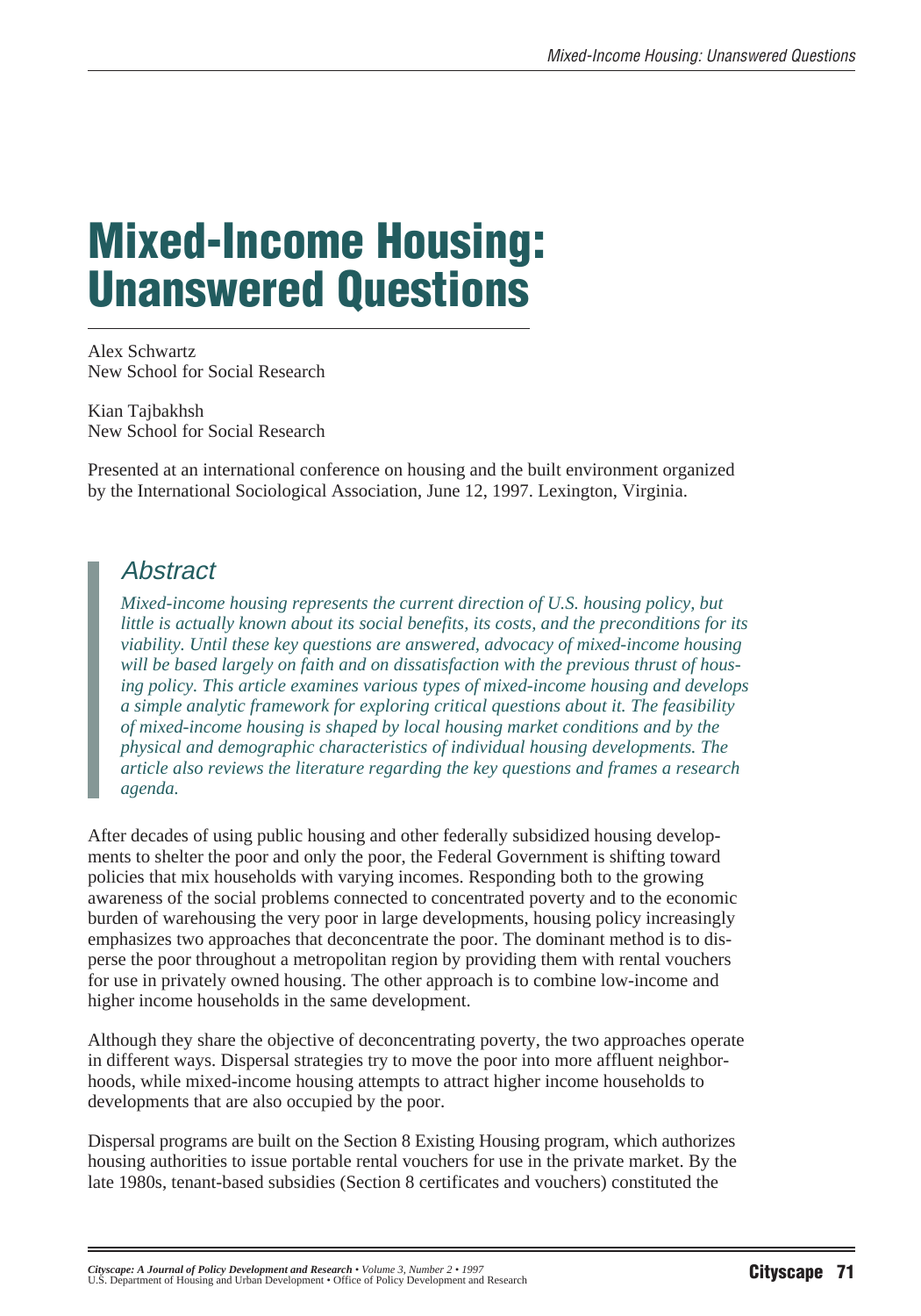single largest form of Federal housing assistance. Because the subsidy is tied to the household and not to a specific building, rental vouchers enable recipients to seek out housing in any neighborhood, provided the landlord accepts them and the rent does not exceed the area's fair market rent.<sup>1</sup>

In Chicago's court-ordered Gautreaux program, a nonprofit organization helps public housing residents from the inner city move to middle-income suburbs and neighborhoods by providing rental vouchers combined with extensive counseling and other types of assistance (Polikoff, 1994; Rosenbaum, 1994). Gautreaux, in turn, inspired HUD's \$234 million Moving to Opportunity (MTO) demonstration program, begun in 1994 by the U.S. Department of Housing and Urban Development (HUD). MTO provides housing vouchers and other types of assistance to public housing residents in Baltimore, Boston, Chicago, Los Angeles, and New York. The program tests the value of rental vouchers, with and without counseling and other assistance, in helping the poor move into higher income communities (Polikoff, 1994).

Mixed-income housing is not new. Some States and localities have promoted it since at least the 1970s, through land-use regulations and tax-exempt financing. In New York City, mixed-income housing has long been a way of life as a result of rent regulation and public housing management that selected relatively higher income families from the public housing waiting list. However, the Federal Government has only recently embraced the concept of mixed-income housing developments, largely in an effort to revitalize public housing. Since mixed-income housing has not been evaluated as closely as dispersal-based policies and programs, it will be the focus of this article.

Much of the rationale for dispersal and mixed-income strategies is based on the increasing consensus among policymakers and scholars that high concentrations of poor households in a neighborhood or housing development lead to negative social and behavioral outcomes. William Julius Wilson, most notably, has argued that the isolation of the poor from middle- and working-class institutions and role models encourages and reinforces nonmainstream behavioral characteristics such as weak labor force participation and results in an "underclass" culture (Wilson, 1987; Tienda and Stier, 1991; Crane, 1991; Ricketts and Sawhill, 1988; Massey and Denton, 1993; Jargowsky and Bane, 1991; Spence, 1993). Building on this model, arguments in support of dispersal and mixedincome housing appear to rest on the assumption that reversing the process of concentration by mixing incomes will produce better outcomes.

Despite the consensus about the underclass perspective, other scholars have raised questions regarding the strength of the evidence supporting the concentrated poverty thesis and some of its underlying assumptions (Briggs, 1997; Gans, 1990; Hughes, 1989; Jencks, 1992; Jencks and Mayer, 1990; Katz, 1993; Newman and Schnare, 1994; Roisman, 1995; Portes and Landolt, 1996). Although extremely poor neighborhoods do exhibit markedly higher levels of social problems than less poor ones,<sup>2</sup> the variables that account for the link between neighborhood or project characteristics and behavioral and social outcomes remain unclear. What is it about socioeconomically heterogeneous neighborhoods and housing developments that leads to better outcomes? Is it the presence of role models or institutions providing social capital and job contacts? What effects do racial and ethnic demographic characteristics have? Research on mixed-income housing is necessary to determine the extent to which reducing the concentration of poverty can also reverse the social problems connected to poverty.

This article, which looks at the efficacy of mixed-income housing in the United States, begins by examining various types of mixed-income housing. It then presents several key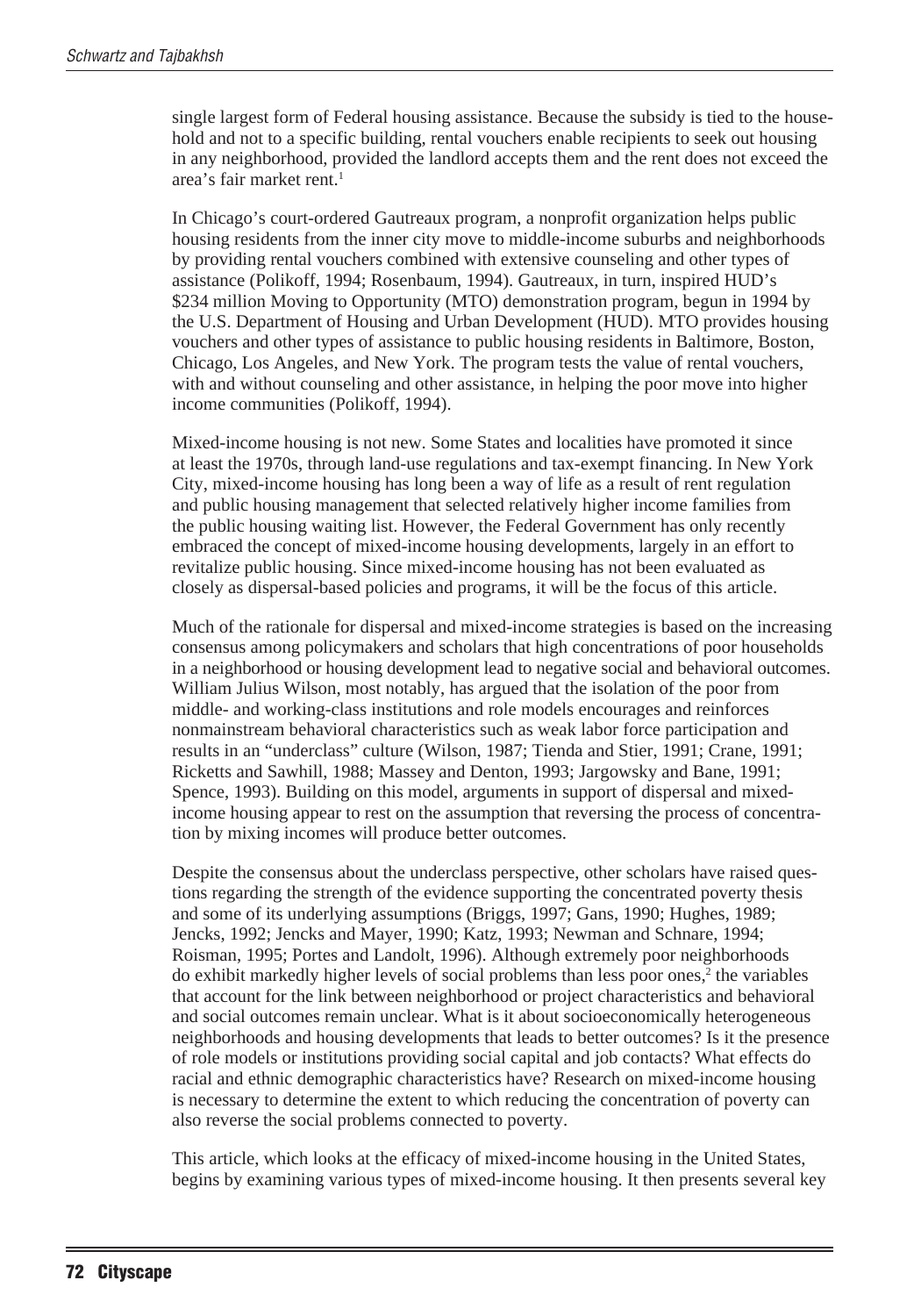questions about mixed-income housing: its social effects, the costs of providing it, and the essential preconditions that make it financially viable. The article develops a simple analytic framework for discussing these topics. It then reviews the literature to determine which of the critical questions about mixed-income housing have been addressed and concludes by framing a research agenda for the remaining questions.

## Types of Mixed-Income Housing

The term *mixed-income housing* can refer to many different kinds of housing. Mixedincome developments vary in the number of income groups included, the amount of income mixing that occurs, and the quality of housing occupied by various income groups. Low-income households may occupy from 20 percent to more than 60 percent of the units. The most affluent households in a mixed-income project may have incomes as low as 51 percent of the area median income or as high as 200 percent. Sometimes each building—or even each floor—of a mixed-income development includes households from every income group. In other instances the income groups occupy different sections of the development, with lower income households positioned apart from higher income residents. Similarly, some developments provide the same quality of housing—in terms of size and amenities—for residents from all income groups, while others offer smaller, less-lavish homes for lower income households. Mixed-income housing has been sponsored by public, nonprofit, and for-profit organizations and can include homeowners as well as renters.

Any assessment of mixed-income housing must consider the variety of forms it can assume. Most mixed-income housing falls into four broad categories (see appendix for examples of each type). First, some State and local governments (for example, New Jersey and Montgomery County, Maryland) foster mixed-income housing through density bonuses, inclusionary zoning ordinances, and other land-use regulations that encourage developers to reserve a portion of the total amount of new housing (usually 20 percent) for low- and moderate-income households. Second, public housing authorities have recently experimented with mixed-income housing. HOPE VI, the Federal program for the physical and social revitalization of distressed public housing, has strongly promoted mixed-income housing. One-half of the program's implementation grants, totaling about \$1 billion, have funded proposals to transform public housing into mixed-income developments ("McCormick Baron Teams with PHA," 1996). Prior to HOPE VI, individual housing authorities obtained Federal waivers to redevelop selected public housing projects such as Chicago's Lake Parc Place and Boston's Harbor Point into mixed-income developments. Third, some State and local housing programs require mixed-income occupancy as a condition for funding proposed developments. For example, State housing finance agencies in Massachusetts, New York, and elsewhere provide tax-exempt financing for projects that reserve at least 20 percent of their units for low- and moderateincome households.

Finally, not all mixed-income housing originates with government programs designed to encourage this type of housing; some results from the independent efforts of individuals and agencies. For example, a few private developers have drawn on local tax abatements, tax-increment financing, Federal block grants (HOME, Community Development Block Grants), and Low Income Housing Tax Credits to help finance mixed-income developments (Suchman, 1995). None of these funding sources explicitly favors mixed-income housing. Similarly New York City, with the Nation's largest public housing authority, has long sustained mixed-income communities in its projects in spite of Federal pressure to house only the very poor. Indeed, New York City's public housing probably has the Nation's largest amount of mixed-income housing.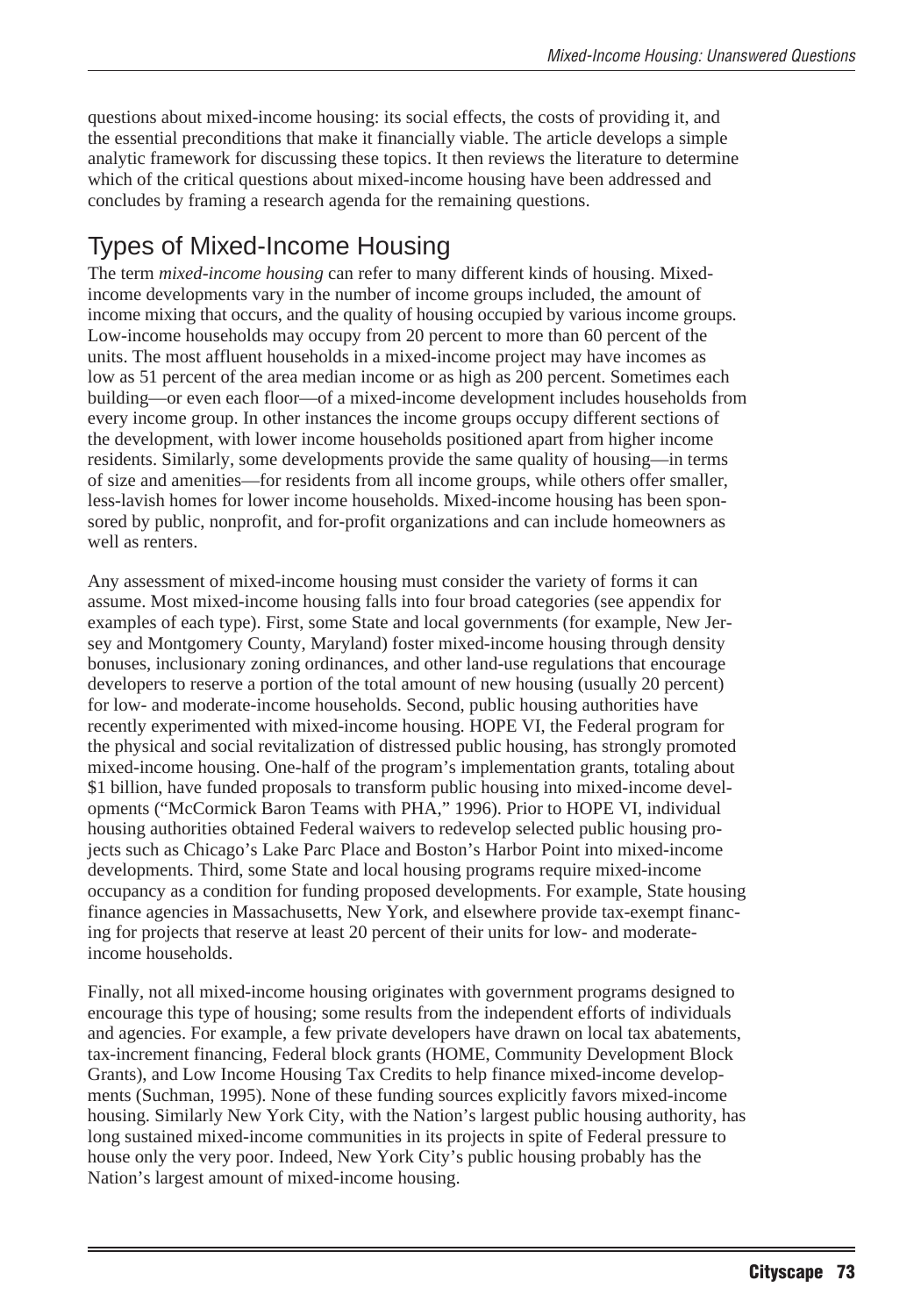# Key Questions

#### Social Effects

The first question concerns the possible social benefits of mixed-income housing. Does it improve the life chances of low-income residents? How? To what extent do the social effects differ in the various types of mixed-income housing outlined above? For example, is the social interaction between income groups the same, whether they reside across the hall or across the street?

Although the shortcomings of public housing and other project-based, low-income housing programs are well documented, little research is available on the social benefits of mixed-income housing. Its advocates seem to believe that if concentrating poverty in public housing engenders chronic welfare dependency and other social pathologies, then mixing differing income groups will produce more desirable social outcomes. Exposure to the routines of working families, it is suggested, may make the children of poor families more likely to adopt the values, expectations, and behavior necessary for formal employment. However, there is inconclusive research on the extent to which physical proximity between the poor and the nonpoor leads to desired outcomes.

There also is little research on the effect of mixed-income housing on the delivery of public services. Does the introduction of more affluent households to a development or area previously occupied exclusively by the poor lead to improved sanitation, police protection, schooling, and other services?<sup>3</sup> Also unknown is the minimum income of the more affluent residents that is necessary to achieve the desired social effects. Need they be middle income, moderate income, or simply employed, regardless of their income? This question, which is important because the higher the income of the best-off residents the more difficult it is to attract and retain them, is examined in more detail below.

## Costs

The second question concerns the cost of developing and maintaining mixed-income housing. Although it has not been discussed as extensively as the social benefits of income mixing, proponents seem to assume that mixed-income housing is less costly that is, involves a smaller public subsidy—than low-income housing. The Reagan and Bush administrations required that most public housing and Section 8 subsidies be targeted to very low-income households that had excessive housing cost burdens (at least 50 percent of total income) and lived in physically deficient housing or were homeless. Because household income partly determines the subsidy per household, it costs more to support the very poor than those with higher incomes. By giving housing subsidies only to the very poor, the Federal Government spends more per household than it would if households with a wider range of incomes were assisted.

Moreover, because most subsidy programs require that tenants pay a fixed percentage of their income for rent, inclusion of more affluent households lowers the cost of subsidized housing by increasing the amount of rental income collected from tenants and reducing the amount the government pays. If a mixed-income housing development contains unsubsidized market-rate units, it might be possible for these units to cross-subsidize lowincome units within the development, thereby reducing the need for government funding.<sup>4</sup> Indeed, this is the logic of so-called 80–20 housing finance programs and density bonuses. In New York State's 80–20 tax-exempt bond-financing program, which is often coupled with New York City's density-bonus and tax abatement programs, 80 percent of the units in highrise Manhattan apartment buildings are rented at high-end market prices, enabling the owner to charge reduced rents for the 20 percent of the units occupied by low- and moderate-income tenants (Oser, 1995). Similarly, the density bonuses utilized by New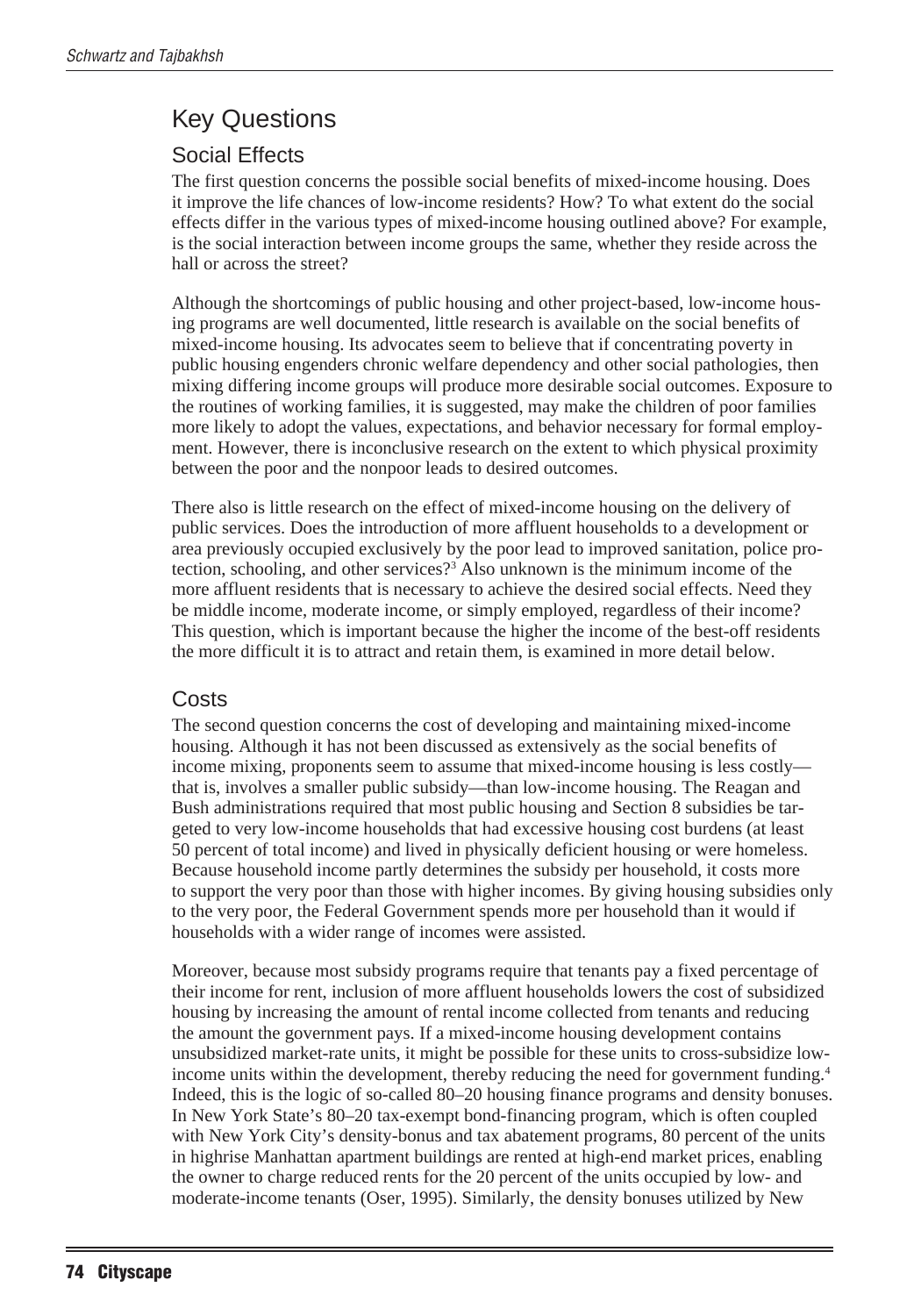Jersey developers enable them to sell or rent one-fifth of their units to low- and moderateincome households (see appendix).

While the inclusion of higher income households may reduce the subsidy necessary to sustain mixed-income housing projects, one must not overlook possible additional costs. There is little research, for example, on the vacancy losses and turnover costs for marketrate units in mixed-income housing developments. When occupied, such units may indeed generate surplus revenue, but developments may not always be able to attract or retain tenants for them. Because the demand for market-rate units in mixed-income housing could be weaker than for lower income units, it could take considerably longer to rent out these units. Furthermore, if market-rate households become dissatisfied with their homes or surroundings, they are more likely to move out than are their lower income neighbors. In short, because households with higher incomes have more housing choices, market-rate units are vulnerable to vacancy losses and rapid turnover. Depending on their duration and frequency, vacancy losses may offset the additional revenue generated when market-rate units are occupied.

To attract market-rate tenants and minimize vacancy losses, sponsors of mixed-income housing may need to invest more resources in construction and maintenance than they would if their housing were occupied solely by the poor.<sup>5</sup> Moderate- and middle-income households may be more interested in mixed-income developments if the housing offers high-quality amenities—for example, architectural details, better appliances, landscaping, and services—as well as superb maintenance and management. All of these attractions, however, increase the development and operating costs of the housing.

#### Essential Preconditions

Potential vacancy losses and higher development and operating costs raise a host of contextual questions. The ability to attract higher income households is contingent on such issues as the location, size, design, and condition of the development; the racial and ethnic composition of the development and the surrounding neighborhood; and the state of the regional housing market. These considerations are illustrated in figure 1. The columns refer to the physical and demographic characteristics of a mixed-income housing development—the combination of location, size, design, condition, amenities, and other physical and demographic attributes that make developments more or less desirable. The rows refer to the state of the area's housing market, from extremely strong markets characterized by low vacancies and high prices to weak markets with high vacancies and low prices. The combination of physical characteristics and market conditions shapes the feasibility of any mixed-income housing development. Whereas its physical characteristics influence a development's appeal to moderate- and middle-income households, the

## **Figure 1**

| Determinants of Mixed-Income Housing Feasibility |                                                     |                                                       |
|--------------------------------------------------|-----------------------------------------------------|-------------------------------------------------------|
|                                                  | <b>Desirable</b><br>development<br>characteristics* | <b>Undesirable</b><br>development<br>characteristics* |
| Strong housing market                            | Good feasibility                                    | Poor feasibility                                      |
| Weak housing market                              | Fair feasibility                                    | Very poor feasibility                                 |

\* Location, cost, design, size, condition, amenities, and resident demographics.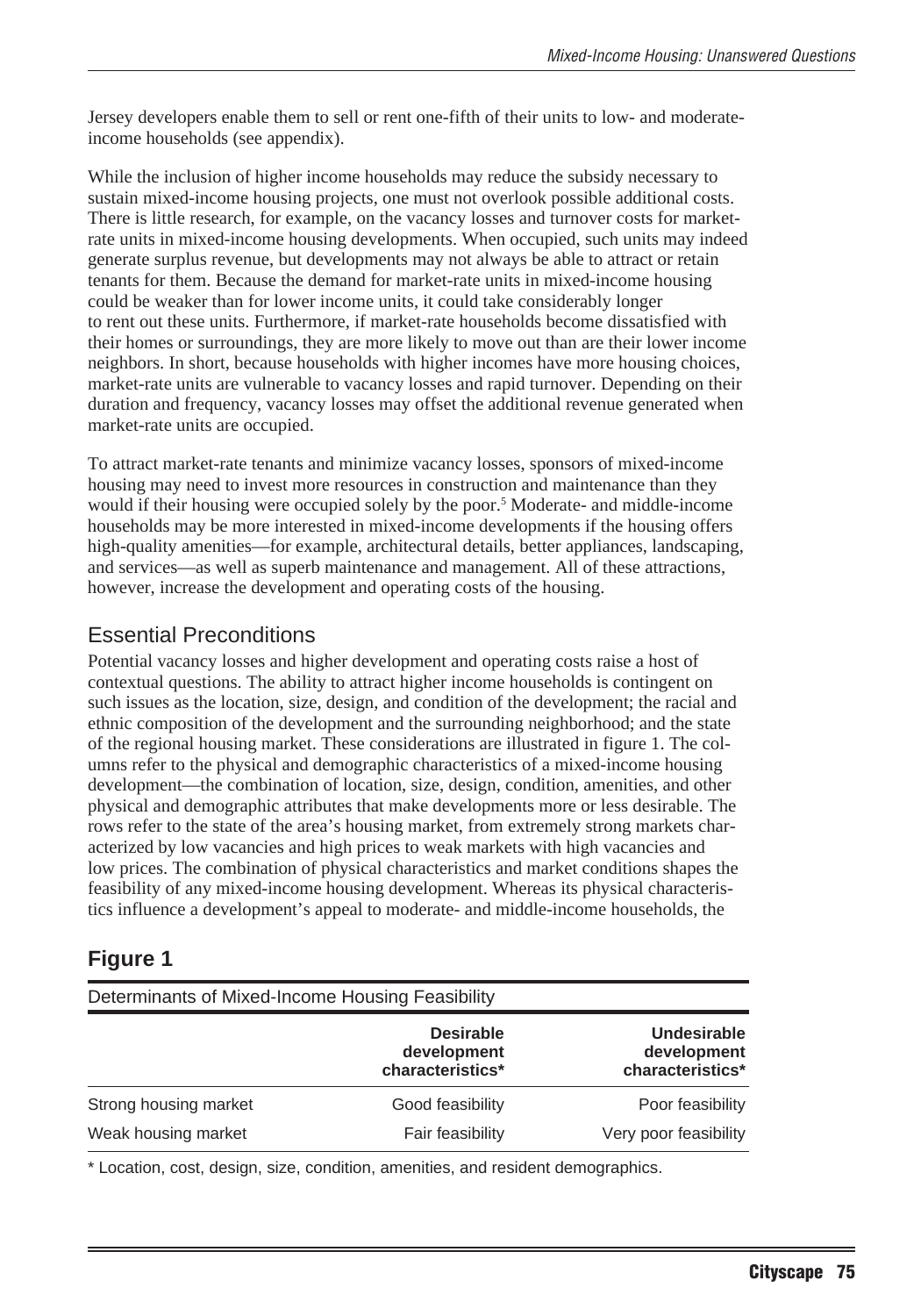housing market influences the range of housing options these households may consider beyond the mixed-income development. The weaker the housing market, the more difficult it is for mixed-income housing developments to compete for moderate- and middleincome households and the more desirable their location and other physical attributes must be.

Not all subsidized low-income developments are equally suited to mixed-income occupancy. Middle- and moderate-income households obviously have many more housing options than the poor. When subsidized housing becomes available, it is usually much easier to rent units to low-income households than to eligible households with higher incomes. Unless the regional housing market is extremely tight and there is a severe scarcity of affordable units, moderate- and middle-income households can easily opt not to reside in mixed-income housing. And they will decline to do so unless the development is appealing in some way—perhaps more appealing than conventional middle-income housing. Therefore the size, design, condition, location, and cost of the housing (and perhaps the demographic characteristics of its occupants) are extremely important in attracting higher income households. These factors are important individually and in combination, but there has been little research on the way their interaction creates viable mixed-income housing.

As with all real estate, the location of mixed-income housing is a critical determinant of market appeal. Other things being equal, mixed-income housing in desirable neighborhoods will be more attractive to moderate- and middle-income households than will poorly located developments. Housing located in areas with abandoned buildings, street crime, limited transportation access, and poor services is less attractive to higher income residents than developments situated in "good" neighborhoods. While this statement is self evident, it underscores the difficulty of converting a significant amount of the Nation's public housing to mixed-income housing. Much public housing is located in the most remote and least desirable sections of the Nation's cities (Bratt, 1989; Kotlowitz, 1991). It is no surprise that in Chicago, where mixed-income housing programs are perhaps more advanced than in any other major U.S. city, the public housing projects being converted to mixed-income occupancy are located in potentially desirable areas. Lake Parc Place, for example, although situated in one of the city's poorest neighborhoods, is adjacent to Lake Michigan and only minutes away from downtown. Cabrini Green, once one of the Nation's most infamous public housing projects, is being redeveloped as a mixed-income housing community (Allen and Kamin, 1996). Over the years, the surrounding neighborhoods have become increasingly affluent and have spread outward, converging on the project.

Real estate speculation has driven up the cost of land throughout the area (Terry, 1996; Roberts and Poe, 1996; Allen and Kamin, 1996). The Henry Horner Homes—site of Alex Kotlowitz's *There Are No Children Here*—has also seen real estate speculation since Chicago's new sports arena, the United Center, opened a few blocks away. Conversely, Robert Taylor Homes—7 miles of highrise public housing overlooking the busy Dan Ryan Expressway—has never been suggested for mixed-income conversion.<sup>6</sup> Interestingly, Cabrini Green, Henry Horner, and Robert Taylor have all received HOPE VI grants for physical redevelopment and community services, but Robert Taylor is the only project whose HOPE VI plans do not include mixed-income occupancy (Housing Research Foundation, n.d.).

In Boston, the Massachusetts Housing Finance Agency (MHFA) has backed a number of mixed-income housing developments in some of Boston's more popular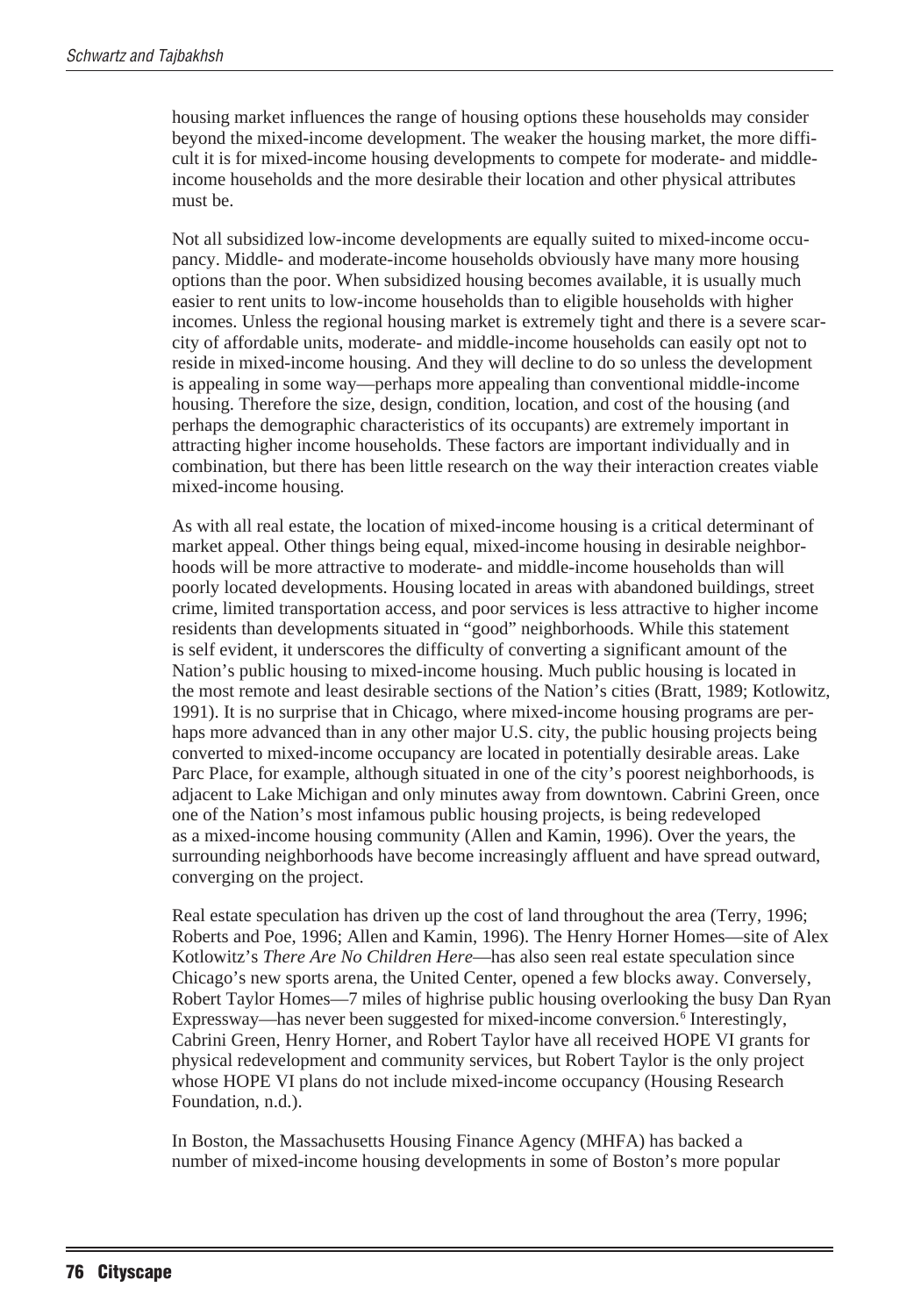neighborhoods. Here, mixed-income housing may be one of the few ways for moderateincome households to live in neighborhoods they could otherwise not afford.

Size, design, and physical characteristics such as amenities and condition also influence the attraction of mixed-income housing. It goes without saying that the stereotypical highrise public housing with "skip-floor" elevators, doorless closets, bleak design, poor construction, and inadequate maintenance is unlikely to attract households of any income level. It is not surprising that much of the extant mixed-income housing, even that which is public housing, involves new construction or substantial rehabilitation (Suchman, 1995). For example, the Chicago Housing Authority plans to demolish at least eight of Cabrini Green's highrise buildings, replace them with lowrise structures, and renovate the remaining highrises (Kamin and Kass, 1996; Spelman, 1996). Similarly, the Columbia Point public housing project in Boston has been completely rebuilt and renamed Harbor Point.

A development's physical configuration is of particular significance, in that low-density developments may be less intimidating to higher income households than highrises occupied by many low-income families. Other considerations are the race and ethnicity of the residents. What effect does the potential stigma associated with poor minorities have on the project's ability to attract mixed-income households of all races? It is not clear whether all income groups must be of the same race in order to foster social interaction among households with differing incomes.

The viability of mixed-income housing depends at least as much on the state of the region's housing market as it does on the physical attributes of the development. The greater the supply of affordable moderate- and middle-income housing, the greater the range of housing options available to these households and the more difficult it is for mixed-income housing to attract them. The importance of housing markets is well illustrated in New York City, where housing affordable to low- and moderate-income households has long been scarce (Schill, 1996). In 1993, for example, the vacancy rate for units renting at \$600 (the maximum affordable rent for households with incomes of 80 percent of the metropolitan area's median) was less than 2 percent, and the rate for units renting for less than \$500 was just 1.1 percent (Blackburn, 1995).

With a chronic shortage of affordable housing, New York City stands to be a favorable environment for mixed-income housing. Indeed, the city offers numerous examples of relatively successful mixed-income housing. Above all, as mentioned earlier, New York's public housing stands out nationally for its inclusion of working families. The lack of other housing options, combined with benefits such as good management and a sense of community, has discouraged many working families from leaving public housing. In addition to public housing, New York's Department of Housing Preservation and Development has devised a number of mixed-income housing programs using tax-foreclosed properties, low-interest loans, and tenant-based Section 8 vouchers. For example, in the Vacant Cluster program (see appendix), there are few differences in the vacancy rates and turnover frequency of units reserved for formerly homeless, low-income, and moderateincome households (Doyle, 1996; Gribbon, 1996; Weinstein, 1996).

## The Literature on Project-Based Mixed-Income Housing

Despite the importance and popularity of the concept of mixed-income housing in national housing policy circles, very few studies have attempted to evaluate the conditions under which programs have succeeded or failed and the implications for future programs. A clear understanding of which variables are important is critical to an understanding of the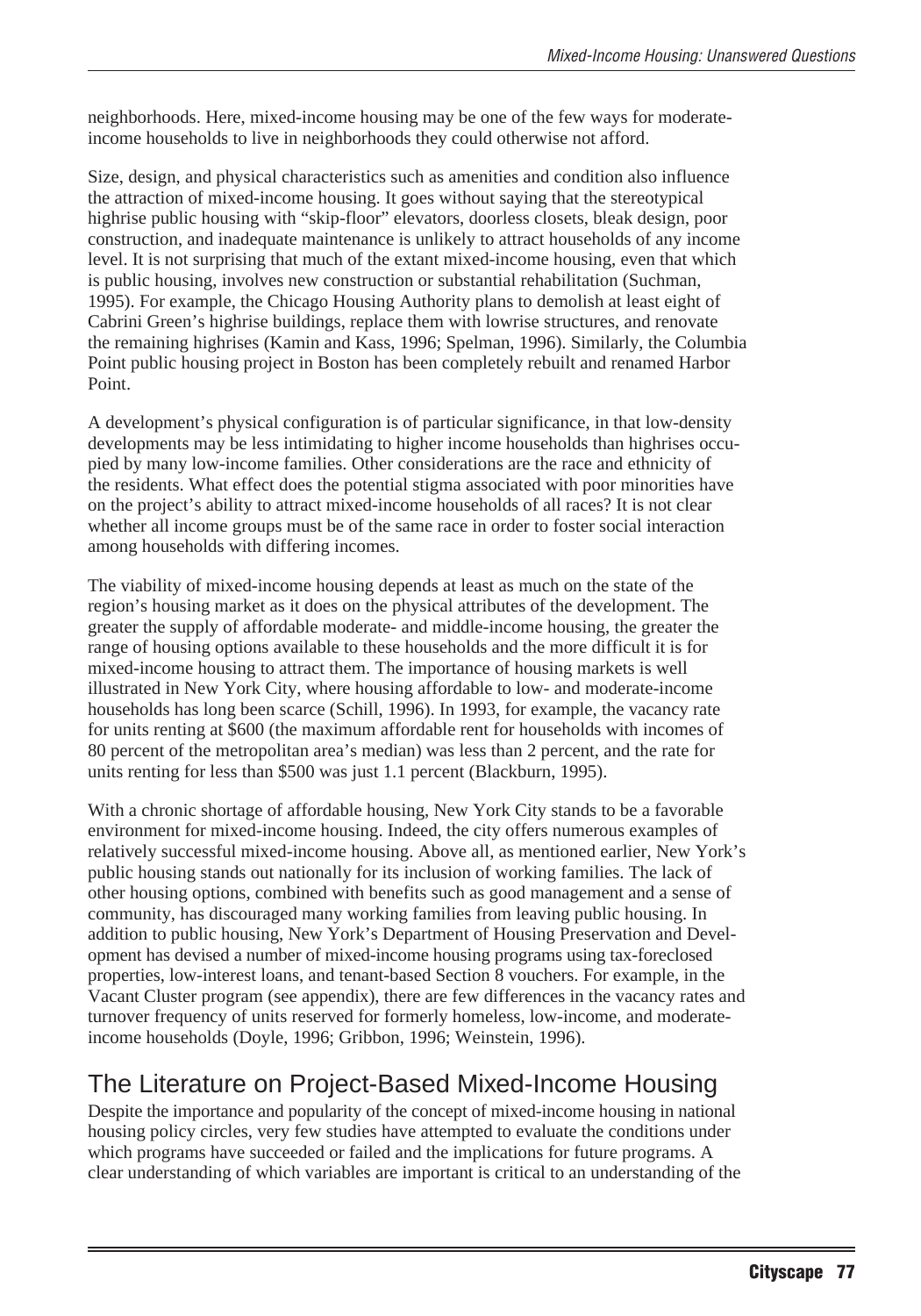general usefulness of this approach and to indentification of variables that will help policymakers design more effective programs. To assess the state of knowledge about mixed-income housing strategies and to identify the questions that remain to be answered, this section briefly reviews the methodology and main findings of the few studies on mixed-income housing programs that we have located.<sup>7</sup>

Rosenbaum, Stroh, and Flynn (1996) provide the most in-depth study to date of a mixedincome housing development—Lake Parc Place in Chicago—which happens to be one of the best known. Lake Parc Place is owned by the Chicago Housing Authority (CHA) but is under private management. The project has 282 apartments, of which 50 percent are set aside for households with one working adult and incomes between 50 and 80 percent of the area median. (In 1992, that equaled \$21,000 to \$34,000 for a family of four.)

Rosenbaum et al. evaluated whether the experience at Lake Parc Place supported the purported positive effects associated with project-based economic residential integration. Specifically, they examined three Lake Parc Place goals:

- Increased social interaction between the low-income ("project") and moderateincome ("nonproject") groups.8
- Institutional maintenance and support of the management by moderate-income groups, through participation in volunteer programs and support of rules and rule enforcement by management.
- A positive effect on the employment rate of low-income residents.<sup>9</sup>

With regard to the general viability of the development, the authors found that the project had succeeded in attracting moderate-income working households<sup>10</sup> and that after several years in operation it is considered safe and without serious management difficulties. However, the evidence for the three substantive goals was mixed. First, they examined the extent of social isolation in terms of the extent to which residents interacted with their neighbors. They found that, for the less-demanding forms of interaction (such as greeting and talking for more than 10 minutes), the project group interacted with neighbors more than did the nonproject group, although there was no evidence that the latter isolated themselves from other households. In fact, only a minority of either group refused to participate at all in such types of interaction. Second, the authors found that a substantial proportion of both groups (about half) volunteered to participate in the maintenance and upkeep of the development, and anecdotal evidence suggested that the middle-income group's volunteerism encouraged lower income groups to participate (providing potential support for the role-model theory). Similarly, they found substantial support among the nonproject group for enforcement of strict rules by the management—presumably an important factor contributing to the cleanliness and low crime rate of the development. Finally, employment rates (before and after moving to Lake Parc Place) declined for both groups, a fact that does not support the notion of positive employment effects from mixed-income housing.

The analysis by Rosenbaum et al. raises important questions and suggests at least three issues for future research. First, their analysis of intergroup activity remains somewhat inconclusive because, as they acknowledge, their research did not (and perhaps could not) record with whom residents interacted or with whom they maintained friendships.<sup>11</sup> In other words, because the analysis examined interaction and networking with *neighbors,* the authors did not record interaction between project and nonproject groups. Without these data, the central concern of the underclass hypothesis on which mixed-income housing is, to a large degree, founded—the isolation of low-income from middle-income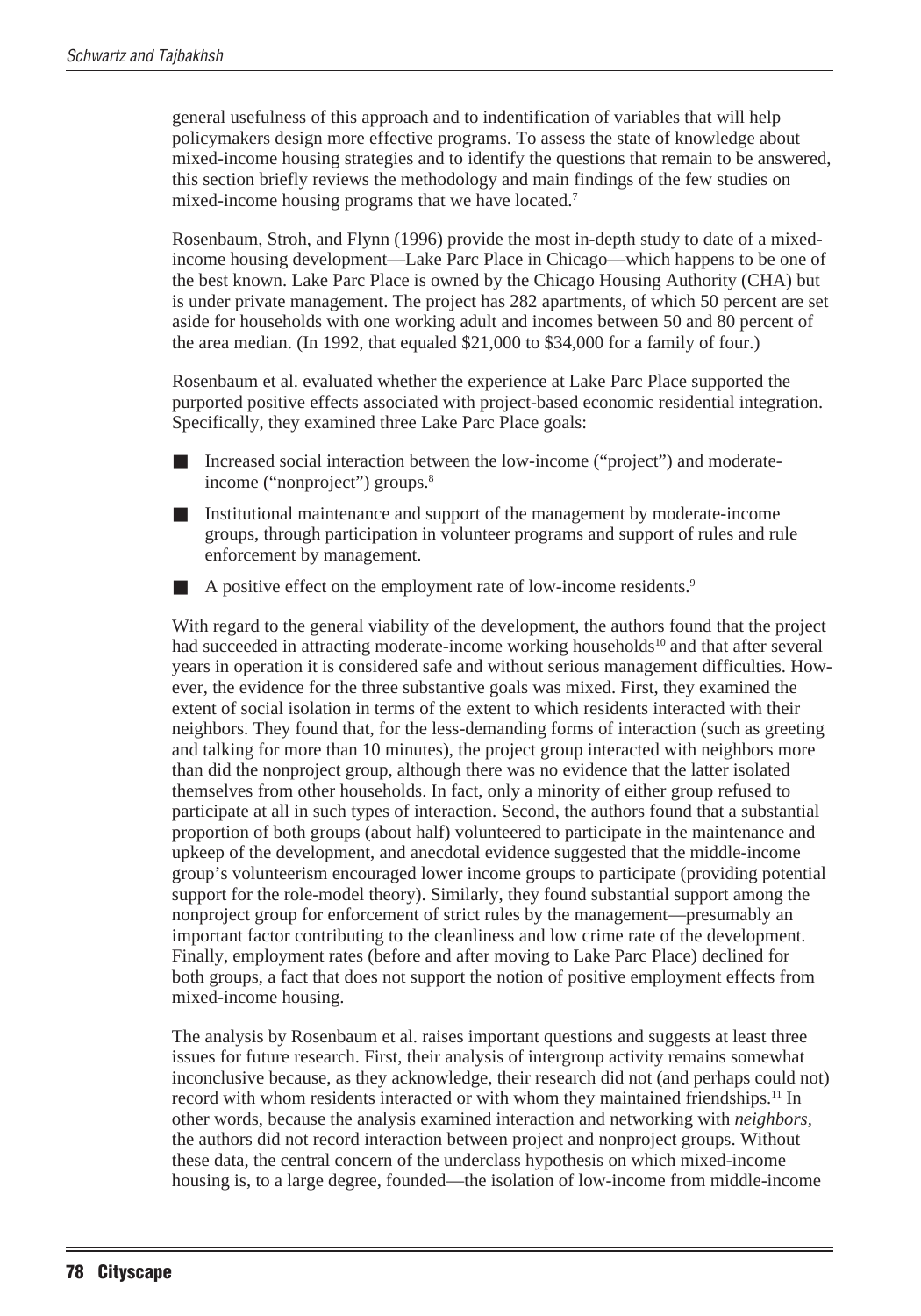households—remains unaddressed. Notwithstanding the difficulties of collecting such data, this should be an important goal for future research. The assessment of the effects of volunteers who are active at the housing development raises parallel issues. The authors conclude that "volunteering may have created opportunities for interaction and perhaps for role modeling," but a method of establishing this possible outcome of volunteering behavior cannot be determined from their data. Research should be designed to address this issue directly.

Second, the assessment of the support for rules and rule enforcement raises the issue of the need for comparative data. For example, the authors report that although the project group was less tolerant (30 percent did not support management), only 12 percent of the project group and 4 percent of the nonproject group felt the rules were too strict. Although this assessment does reflect significant support for enforcing the rules (and thereby maintaining the viability of the development), the lack of a comparison with other projects or managed housing arrangements makes it difficult to assess whether these percentages are high or low. Comparative data would add to our understanding of this important component of a project's feasibility. Third, with regard to the effect on employment, the relationship between mixed-income housing and changes in the local labor market remains unclear. Indeed, it may be that employment effects should not be a primary goal of mixed-income housing if, indeed, they should be a goal at all.

In this issue of *Cityscape,* Brophy and Smith examine seven examples of mixed-income housing representing a range of locations throughout the country, in both suburbs and central cities. The developments have a diverse set of management and ownership models, very different mixes of incomes and ethnic and racial groups, and divergent goals.

In another study of various types of mixed-income housing, Mulroy (1991) examined three 80-percent market–20-percent subsidized developments in three cities and compared their characteristics with those of three nearby market-rate developments. Mulroy provides important details about the profiles of the tenants. She found that, compared with tenants in market-rate units, those in the below-market-rate units were more likely to be female, to have more children, and to be single parents and less likely to be white and to hold professional jobs. She also found that for most tenants, the decision to move into the development was determined primarily by location and quality and that income mixing was not a significant factor.<sup>12</sup>

In comparing the market-rate units in the mixed projects and the market-rate developments nearby, Mulroy found that for many measures (income, age, children, single parents) the characteristics of the residents in the two types of projects were similar. She concludes that this similarity and the general success of all three projects (reflected in high occupancy rates and low turnover rates) can be attributed to careful screening of applicants and a strong local housing market. In this she concurs with most other analysts. Mulroy observes, however, along with Brophy and Smith (1997) and Schubert and Thresher (1996), that innovative financial instruments to support mixed-income housing are an important—if not in many cases indispensable—requirement for success. Her focus on the demographic profiles of tenants in mixed-income housing and nearby market-rate projects contributes to our understanding of what makes mixed-income housing attractive for various income and racial or ethnic groups.

In a pioneering effort, the Massachusetts Home Finance Agency (MHFA) was established in 1968 with the explicit policy goal of meeting a legislative mandate for economic and racial residential integration. This goal makes the agency's housing distinctive in comparison to most mixed-income housing projects, which have, by definition, focused only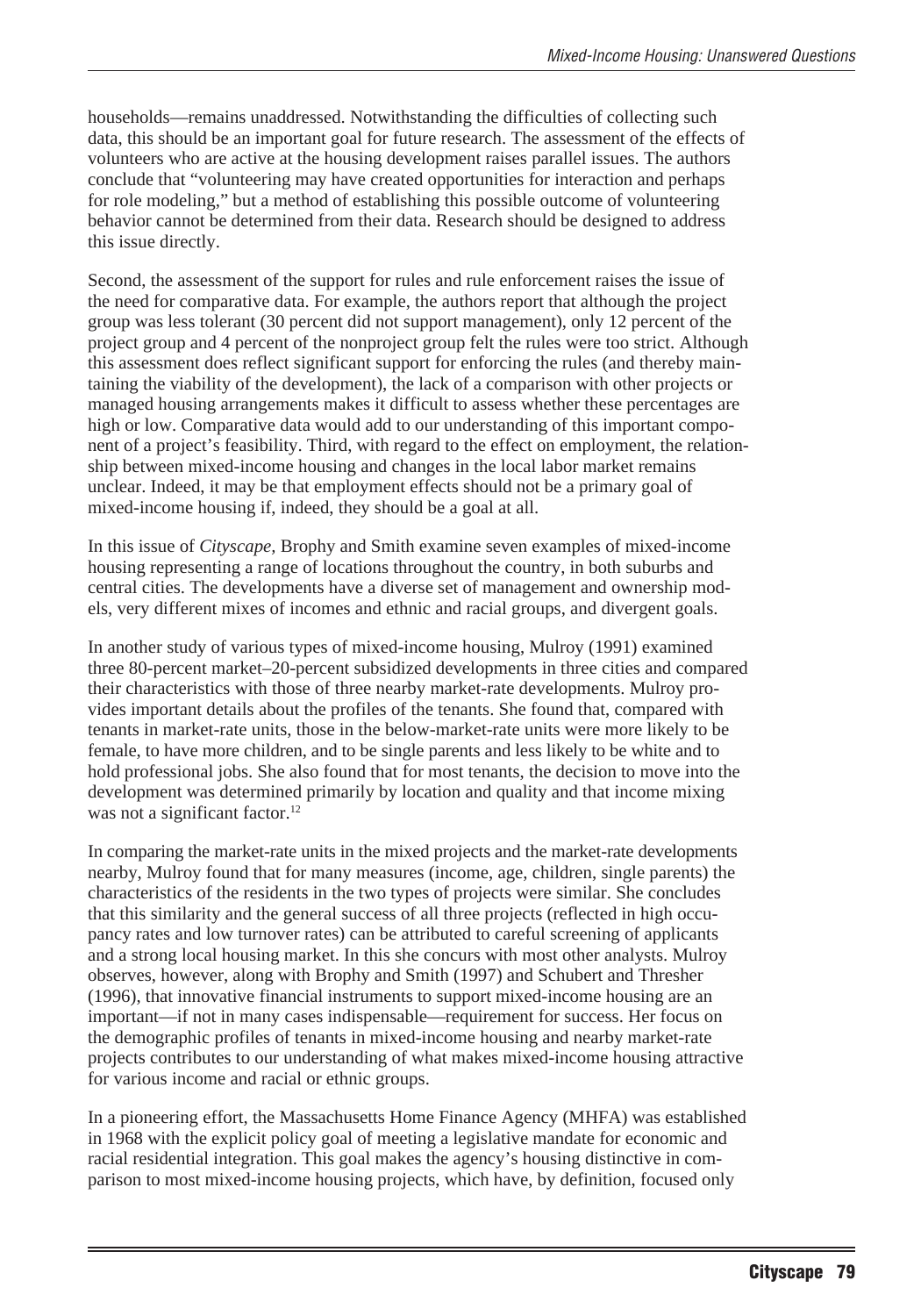on income mixing. By 1997, 17,000 units had been sponsored under the mixed-income housing model (see appendix). Ryan, Sloan, Seferi, and Werby (1974) evaluated 16 Massachusetts developments with a total of 3,200 tenants. Following an extensive survey; interviews with managers, tenants, and developers; and an examination of project documents, the authors used a complex model to explore the degree of tenant satisfaction as a way of evaluating the feasibility of mixed-income housing. Their central conclusion was that tenant satisfaction was unrelated to income mix in the buildings. In fact, tenants in MHFA's mixed-income projects were in general more satisfied than a comparison group of residents in various types of non-mixed-income developments. The authors found that tenant satisfaction was highly related to the quality of their development's design, construction, and management and was not related to their subjective evaluations of neighbors. The authors suggest that any relationship between income mixing and tenant satisfaction be interpreted as an interaction effect, since mixed-income housing developments tend to be built to a lower standard than conventional market-rate housing. In a further significant result, given oft-stated concerns about the intractability of racial residential segregation, the study suggests that the relationship between tenant satisfaction and racial mix, when controlled for quality of the development, is weak. Finally, the authors observed very little difference along income lines in the attitudes, lifestyle preferences, and values of tenants (as they related to residential space).

The results of Ryan et al. are important in that they confirm the findings of most other analysts that income mixing, per se, does not play a major role in the subjective evaluation by tenants of the desirability of a given project. The study raises three issues that can inform future research. First, the fact that all of the projects were in suburban Massachusetts makes the results somewhat less generalizable, and studies of tenant satisfaction should be replicated in other settings. Second, tenant satisfaction cannot be used as the sole—or even a major—criterion for whether a project "works," although clearly a minimum level of satisfaction is required to maintain occupancy levels. The precise role played by tenant satisfaction is an important matter to be determined. Third, the study challenges the conventional wisdom that residential segregation by income and status stratification is an inescapable feature of American society. Policy initiatives encouraging residential income mixing and, to a lesser extent, racial and ethnic mixing can succeed in many cases, the study suggests, if market-rate households believe that quality has not suffered, low-income households have reliable community and social services, and the project is managed efficiently.

#### Summary

The current literature provides useful information, but much remains to be done. In particular, we still need to know:

- The income thresholds and mixes that "make or break" a mixed-income housing project.
- The conditions under which mixed-income developments can attract and retain middle-income households.
- The economic (employment) effects, if any, for low-income households.
- The challenges of financing mixed-income developments.
- The effect of racial and ethnic demographics on the viability of mixed-income housing.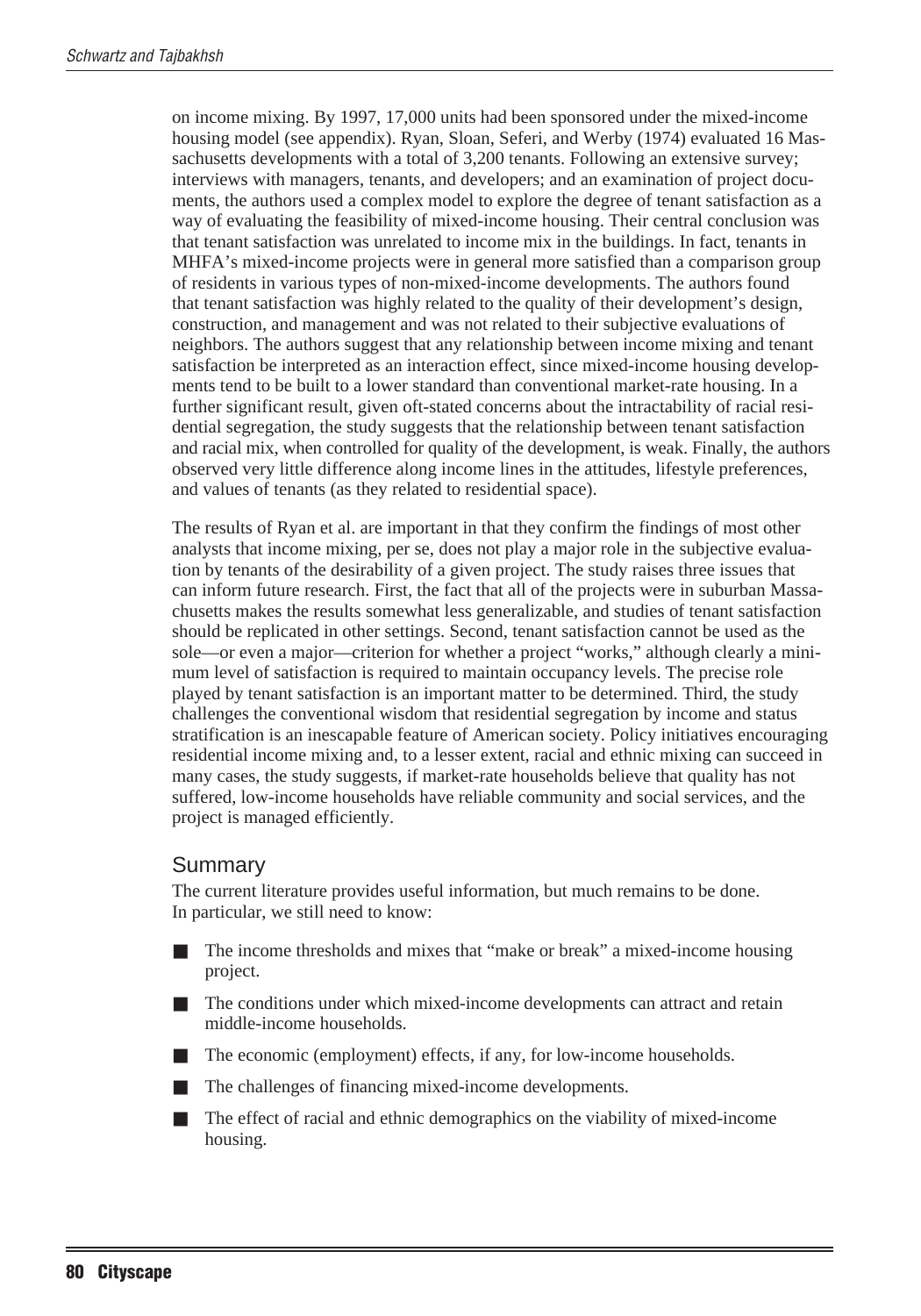## Conclusions: Toward a Research Agenda for Mixed-Income Housing

More research is needed on both the preconditions for mixed-income housing and its outcomes. Rosenbaum's research on Chicago's Gautreaux program and, more recently, on the Lake Parc Place development should be replicated elsewhere. In addition to the quantitative approach taken by Rosenbaum and his colleagues, qualitative ethnographic research could shed light on the question of whether mixed-income housing improves the lives of low-income residents and on how it does so. If research on the social effects of mixed-income housing has been limited, there has been almost none on the preconditions for building and managing a successful development. We need a better understanding of the way several variables—the development and operating costs of mixed-income housing; its design, size, location, and amenities; the socioeconomic composition (income, race, ethnicity) of its residents; and the strength of the regional housing market—interact to influence its feasibility.

These questions could be explored through a comparative analysis of existing mixedincome housing developments. Such research would involve a comparative analysis of the development pro formas and operating budgets of otherwise similar mixed-income and low-income developments. It would also entail in-depth interviews with the sponsors and managers of mixed-income housing developments regarding the challenges of achieving and maintaining mixed-income occupancy.

The research should try to control for differences in regional housing markets and in the physical, locational, and demographic characteristics of the developments. Housing markets could be controlled by comparing a number of mixed-income housing developments within the same city or, ideally, the same neighborhood. This type of research would be possible in locations—New York City; Boston; Montgomery County, Maryland; New Jersey; and California, for example—that already have a large number of mixed-income housing developments. The physical, locational, and demographic characteristics of developments could be controlled by comparing similar sites located in various housing markets or by analyzing the operation of a sampling of developments throughout a housing market cycle. Similarly, mixed-income housing could be compared with dispersal strategies (such as Moving to Opportunity) being carried out within the same city.

Mixed-income housing may be the current direction of U.S. housing policy, but its effectiveness remains open to question. At present there is little understanding of its social benefits, costs, and necessary preconditions. Until the questions raised here about these aspects have been answered, advocacy of mixed-income housing will be based largely on faith and on dissatisfaction with the previous thrust of low-income housing policy.

# Authors

*Alex Schwartz is affiliated with the New School for Social Research, both as an assistant professor at the Milano Graduate School of Management and Urban Policy and as a senior research associate at the Community Development Research Center.*

*Kian Tajbakhsh is an assistant professor at the Milano Graduate School of Management and Urban Policy at the New School for Social Research.*

*The authors are grateful for comments by Jill Khadduri, Langley Keyes, and Xavier Briggs.*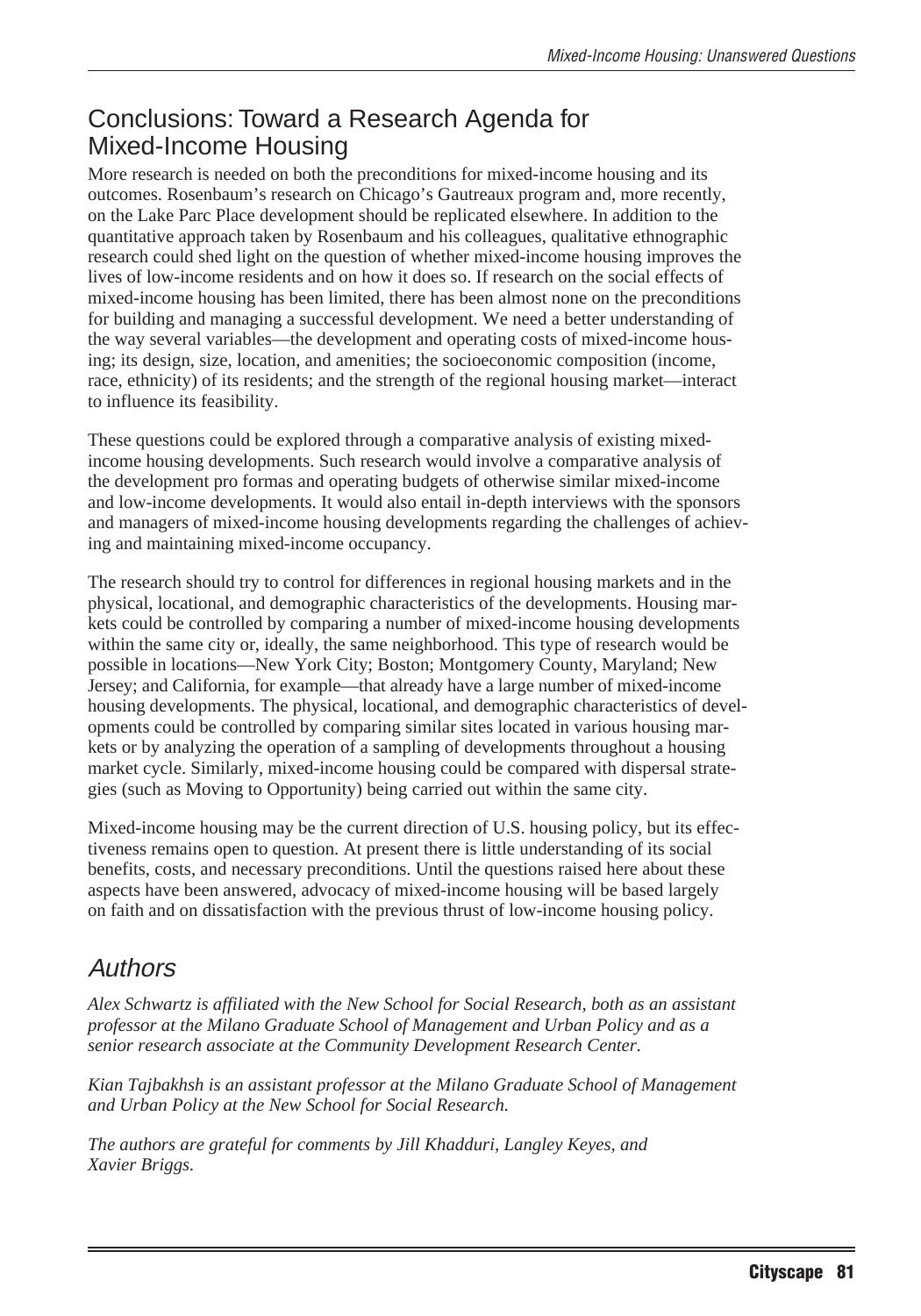## Notes

- 1. Section 8 vouchers, unlike certificates, allow recipients to occupy units renting at a price above the HUD-designated rental standard. However, they must pay the additional rent themselves.
- 2. For recent trends, see Kasarda (1993) and Jargowsky (1994).
- 3. In a different context, Massey and Denton (1993) argue that those African-Americans who live in racially segregated neighborhoods receive inferior public services compared with those who live in predominantly white neighborhoods.
- 4. In some situations, however, low-income households may actually cross-subsidize moderate-income residents. When low-income tenants have Section 8 certificates, these subsidies provide the landlord with HUD-designated fair market rents, which may, in some cities, exceed the market rents charged to moderate-income renters.
- 5. Brooklyn's Starret City housing development exemplifies the added costs that may be associated with mixed-income housing. The largest rental housing development in the United States (Husock, 1990), Starret City contains 5,881 units in 46 buildings. It is best known for its use of racial quotas ("managed waiting list") to achieve integration, which sharply divided fair housing advocates and was ultimately declared illegal by the courts (Husock, 1990). Nevertheless, it also shows how the need to attract higher income households can induce higher costs. Soon after construction began, the sponsor began receiving far more applications from minorities than from whites, potentially jeopardizing attainment of the desired racial mix. In response, the sponsor proposed not only a racial quota for tenant selection but also a series of expensive physical changes: "We started to put dishwashers in the apartments. We started to upgrade the cabinets and upgrade the lobbies.… We started to do everything you could do from a marketing point of view to make the development attractive to a broader band than the population we were getting" (Husock, 1990; p. 8). In addition, the sponsor added a community center with a swimming pool and a free-standing shopping center. The sponsor also changed the order in which the development's buildings were constructed. Instead of starting at the site's northern end, adjacent to the low-income African-American neighborhood of East New York, work began at the southern end, close to the white, working-class Canarsie neighborhood (Husock, 1990; p. 8).
- 6. Referring to the renovation of another Chicago public housing project, Clarence Darrow Homes, Chicago Housing Authority Executive Director Joseph Shuldiner recently remarked that, unlike Cabrini Green, the impoverished neighborhood surrounding the project "doesn't lend itself to bringing in higher income people." (McRoberts, 1996; p. 2.)
- 7. Several other articles and reports (especially Ceraso, 1995; Schubert and Thresher, 1996; Suchman, 1995) provide valuable information on particular mixed-income developments but are more descriptive than analytic and thus are not discussed in this section.
- 8. Using interviews and surveys, they examined two groups of residents. The first consisted of low-income families that had been in CHA housing before moving to Lake Parc Place ("project"). The second group had not lived in any CHA project before moving to Lake Parc Place ("nonproject"). These categories are meant to differentiate between low-income households with incomes below 50 percent of median and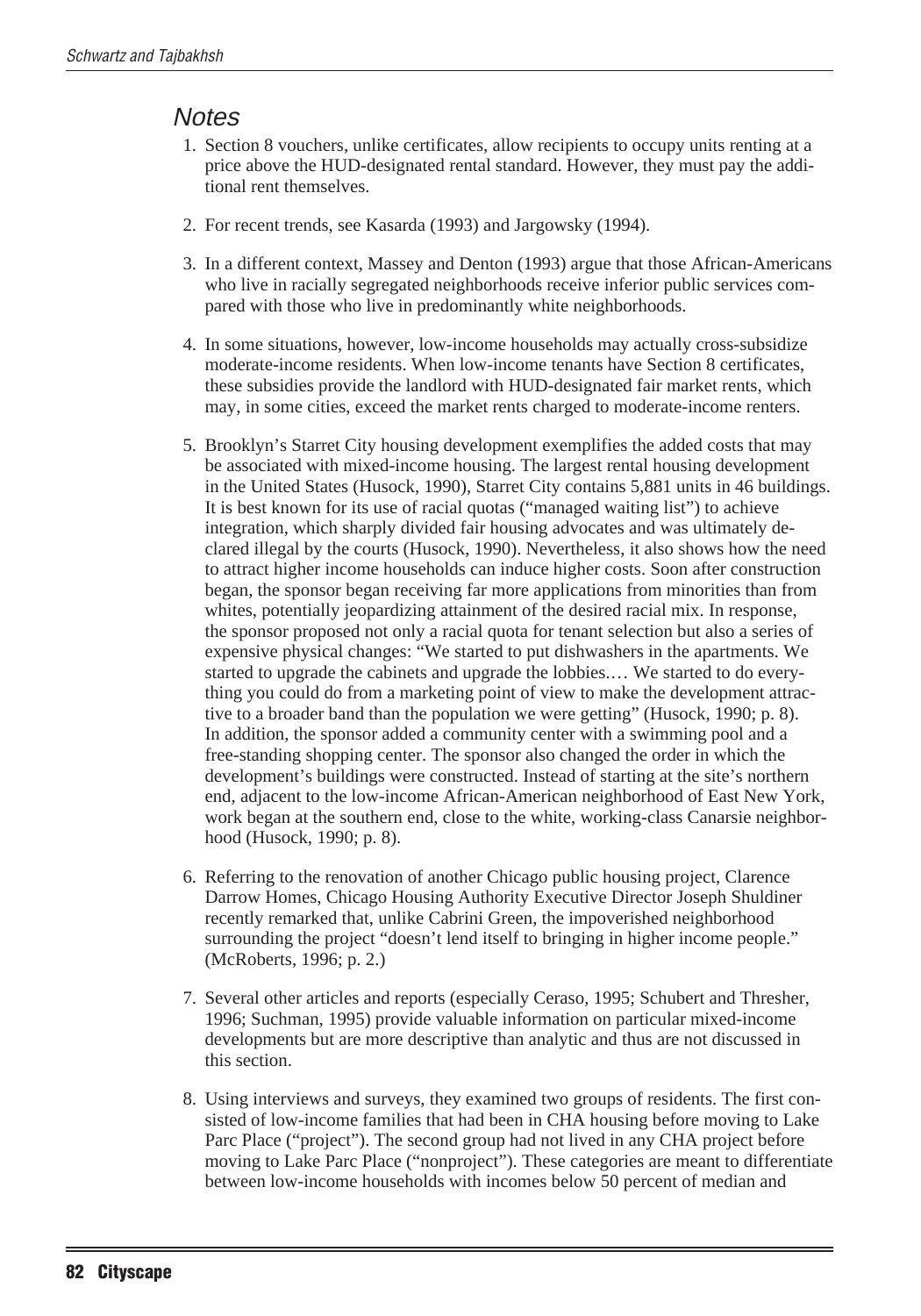middle-income or working-class households with at least one working adult and a family income of between 50 and 80 percent of median.

- 9. As the authors point out, increasing employment of low-income residents is not necessarily a goal of mixed-income housing, although it was a goal at Lake Parc Place.
- 10. However, *Crain's Chicago Business* recently reported that the percentage of moderate-income households has declined to 33 percent (Wangensteen, 1996).
- 11. The authors report that many respondents were uncomfortable when asked whether they interacted with low-income households, and whether middle-income households acted as potential role models for low-income households and individuals. These questions were deleted from the survey instrument.
- 12. This point is also noted by Brophy and Smith.

#### **References**

Abt Associates Inc. 1996a. *Development and Analysis of the National Low-Income Housing Tax Credit Database.* Washington, DC: U.S. Department of Housing and Urban Development, Office of Policy Development and Research.

———. 1996b. *An Historical and Baseline Assessment of HOPE VI: Volume I, Cross-site Report*. Washington, DC: U.S. Department of Housing and Urban Development Office of Policy Development and Research.

*Affordable Housing Finance* (June). 1996.

Allen, J. Linn, and Blair Kamin. 1996. "Who Would Move to Cabrini? It Just May Surprise You." *Chicago Tribune* (June 30): 1.

Berenyi, Eileen Brettler. 1989. "Locally Funded Housing Programs in the United States: A Survey of the 51 Most Populated Cities," New York: Community Development Research Center, New School for Social Research.

Bernstein, Emily. 1994. "Project Mixes Working Class and Ex-Homeless in Bronx." *New York Times* (Sept. 16): B3.

Blackburn, Anthony J. 1995. *Housing New York City 1993*. New York: New York City Department of Housing Preservation and Development.

Bratt, Rachel G. 1989. *Rebuilding a Low-Income Housing Policy*. Philadelphia: Temple University Press.

Briggs, Xavier de Souza. 1997. "Moving Up Versus Moving Out: Neighborhood Effects: Housing Mobility Programs. *Housing Policy Debate* 8(1): 195–234.

Calavita, Nico, and Kenneth Grimes. 1996. "Inclusionary Housing in California: The Experience of Two Decades." Paper presented at the Urban Affairs Association Annual Meeting, New York.

Calavita, Nico, Kenneth Grimes, and Alan Mallach. 1997. "Inclusionary Housing in California and New Jersey: A Comparative Analysis." *Housing Policy Debate* 8(1): 109–142.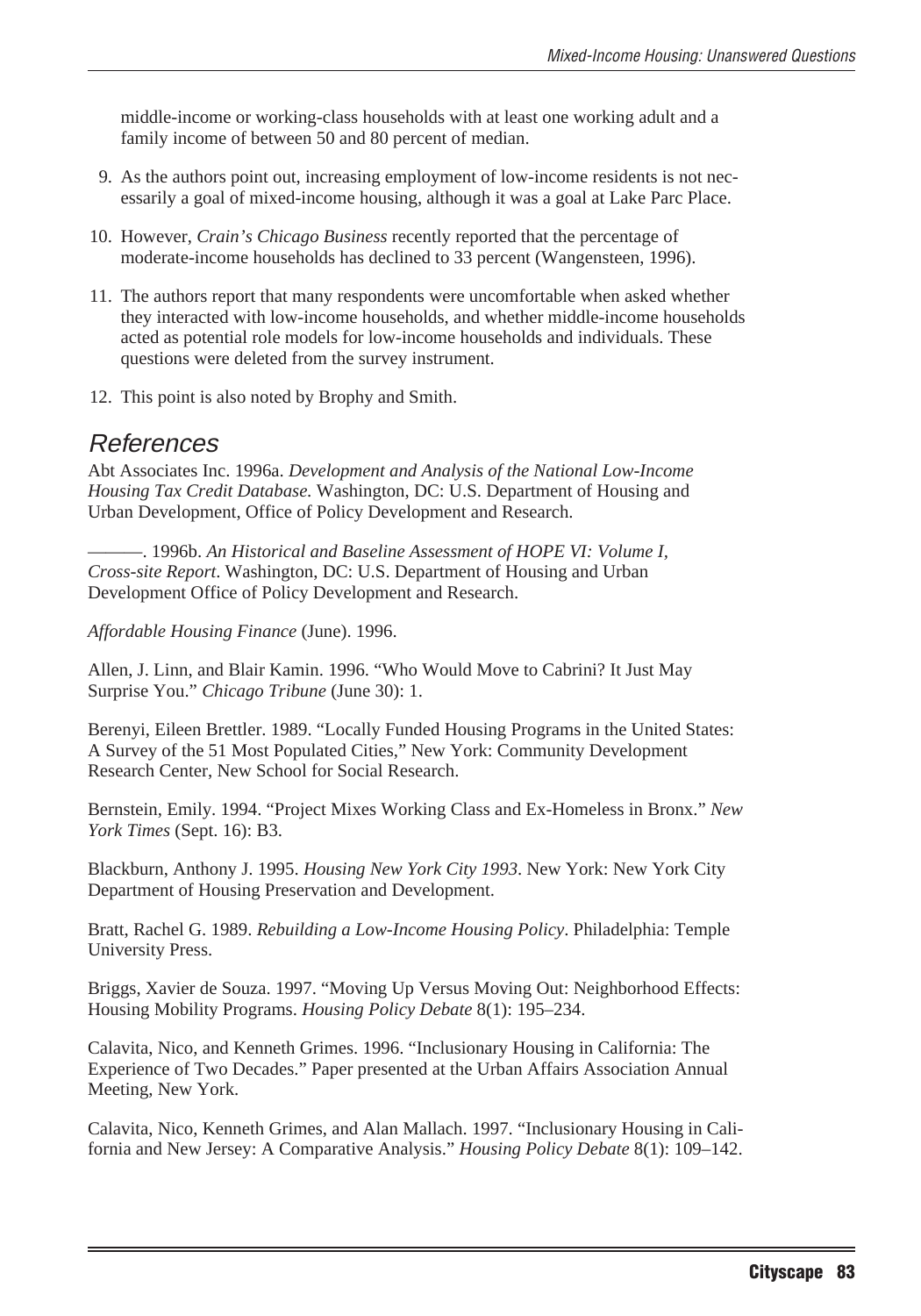Ceraso, Karen. 1995. "Is Mixed-Income Housing the Key?" *Shelterforce* March/ April(80): 21–25.

Chicago Rehab Network. n.d. *Issue Briefs*.

Crane, Jonathan. 1991. "Effects of Neighborhood on Dropping Out of School and Teenage Childbearing." In *The Urban Underclass*, ed. Christopher Jencks and Paul Peterson. Washington, DC: Brookings Institution.

Doyle, Jack. 1996. Director, New Settlement Apartments. Telephone interview by authors. June 21.

Fitzpatrick, Bob. 1993. "Tangible Impact of New Jersey's Mt. Laurel Doctrine: A Summary of the Math of Mt. Laurel." *The State Line* (Newsletter of the Council of State Community Development Agencies) (Jan./Feb.): 2–5.

Gans, Herbert. 1990. "Deconstructing the Underclass: The Term's Dangers as a Planning Concept." *Journal of the American Planning Association* 52 (summer): 271–77.

Garbarine, Rachelle. 1996. "New Building May Be Last of Its Kind." *New York Times* (Aug. 23): B3.

Gribbon, Ilene. 1996. Director of Financial Planning, Phipps Houses, Inc. Telephone interview by authors. June 20.

Hevesi, Dennis. 1997. "A Pillar of City Housing: Tax Relief." *New York Times* (Real Estate Section, Feb. 16): 1,6.

Housing Research Foundation. n.d. "What Is HOPE VI?" Internet: http:// www.housingresearch.org.

Hughes, Mark Alan. 1989. "Mispeaking the Truth to Power: A Geographic Perspective on the 'Underclass' Fallacy." *Economic Geography* 65(2): 187–207.

Husock, Howard. 1990. "Occupancy Controls and Racial Integration at Starret City (A)." Cambridge: Kennedy School of Government, Harvard University. Case Program  $C-16-90-962.0.$ 

Jargowsky, Paul. 1994. "Ghetto Poverty Among Blacks in the 1980s." *Journal of Policy Analysis and Management* 13(2): 288–310.

Jargowsky, Paul, and Mary Jo Bane. 1991. "Ghetto Poverty in the United States, 1970– 1980." In *The Urban Underclass*, ed. Christopher Jencks and Paul Peterson.

Jencks, Christopher. 1992. *Rethinking Social Policy*. New York: Harper.

Jencks, Christopher, and Susan Meyer. 1990. "The Social Consequences of Growing Up in a Poor Neighborhood." In *Inner-City Poverty in the United States,* ed. Lawrence Lynn and Michael McGreary. Washington, DC: National Academy Press.

Kamin, Blair, and John Kass. 1996. "Daley's Cabrini Dream." *Chicago Tribune*. (June 28): 1, 14.

Kasarda, John. 1985. "Urban Change and Minority Opportunities." In *The New Urban Reality*, ed. Paul Peterson. Washington, DC: Brookings Institution.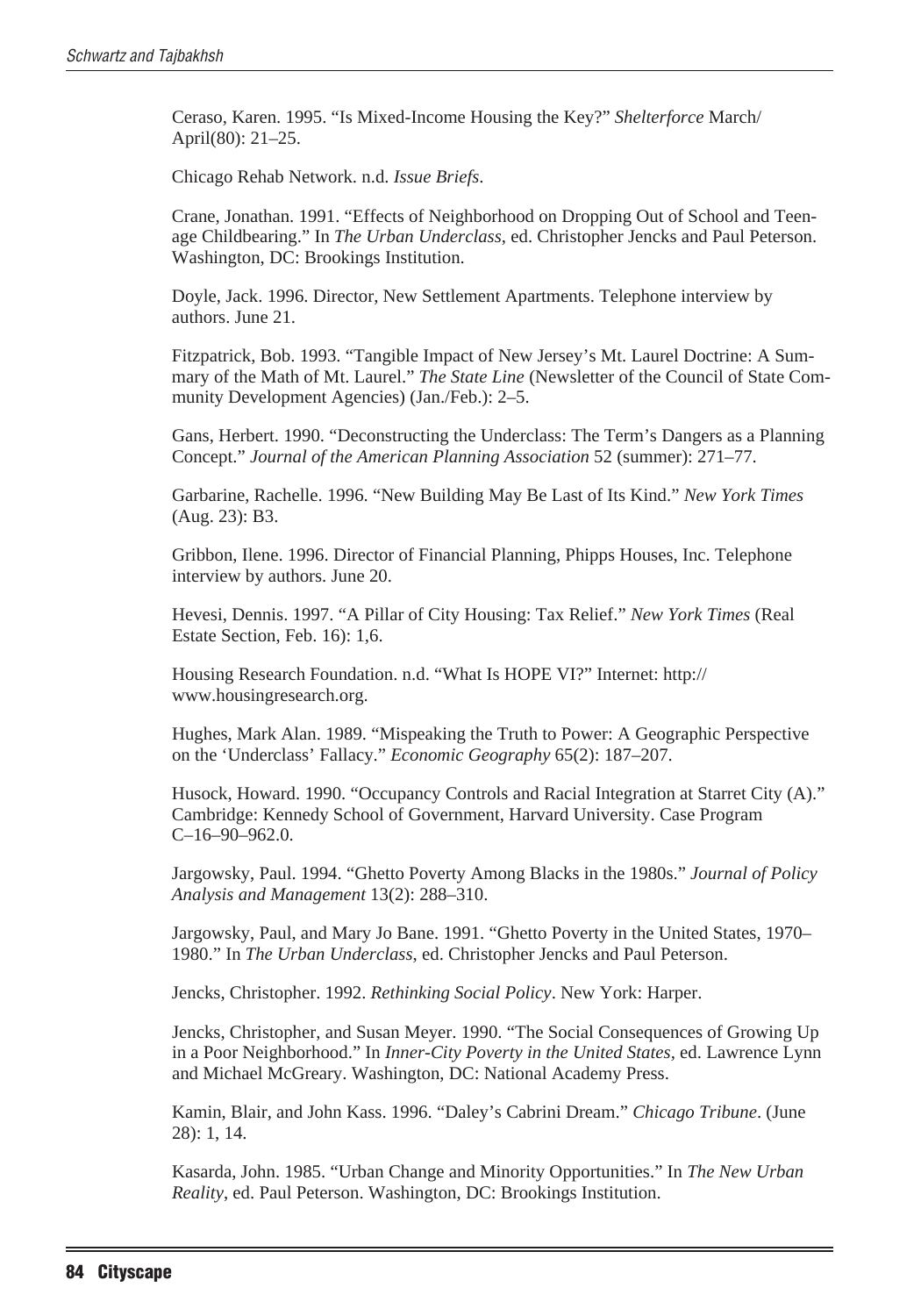———. 1993. "Inner-City Concentrated Poverty and Neighborhood Distress: 1970 to 1990." *Housing Policy Debate* 4(3).

Katz, Michael B., ed. 1993. *The Underclass Debate: Views from History*. Princeton, NJ: Princeton University Press.

Kirp, David, John Dwyer, and Larry Rosenthal. 1995. *Our Town: Race, Housing, and the Soul of Suburbia*. New Brunswick, NJ: Rutgers University Press.

Kotlowitz, Alex. 1991. *There Are No Children Here*. New York: Doubleday.

Love, Steve. 1996. New York Housing Authority. Telephone interview by authors. February 19.

Massey, Douglas, and Nancy Denton. 1993. *American Apartheid*. Cambridge: Harvard University Press.

McConnell, Mary. 1997. Deputy Director of Operations, New York City Housing Department Corporation. Telephone interview by authors. September 2.

"McCormack Baron Teams with PHA to Develop Mixed-Income Housing." 1996. *Affordable Housing Finance* (June): 16–19.

McRoberts, Flynn. 1996. "CHA Aiming To Do More With Less." *Chicago Tribune* (July 1): Section 2, pp. 1–2.

Michetti, Felice. 1993. "The New York City Capital Program for Affordable Housing." In *Housing America,* ed. Jess Lederman. Chicago: Probus Publishing Co.

Mulroy, Elizabeth. 1991. "Mixed-Income Housing in Action." *Urban Land* (May): 2–7.

New York City Housing Authority. 1995. Unpublished data from Department of Research.

New York City Housing Partnership. 1994. *Building in Partnership: A Blueprint for Urban Housing Programs*. New York: New York City Housing Partnership.

Newman, Sandra, and Anne Schnare. 1994. "Back to the Future: Housing Assistance Policy for the Next Century." In *New Beginnings Project: A First Report.* Washington, DC: Center for Housing Policy.

Oser, Alan S. 1995. "Mixed Income Remains as the Key to Housing Development." *New York Times* (Real Estate Section): 8.

Polikoff, Alexander. 1994. "Housing Policy and Urban Poverty." In *New Beginnings Project: A First Report*. Washington, DC: Center for Housing Policy.

Portes, Alejandro, and Patricia Landolt. 1996. "The Downside of Social Capital." *The American Prospect.* May–June (26): 18–21, 94.

Pyne, Robert. 1997. Director of Development, Massachusetts Housing Finance Agency. Telephone interview by authors. June 27.

Ricketts, Erroll, and Isabel Sawhill. 1988. "Defining and Measuring the Underclass." *Journal of Policy Analysis and Management.* 7.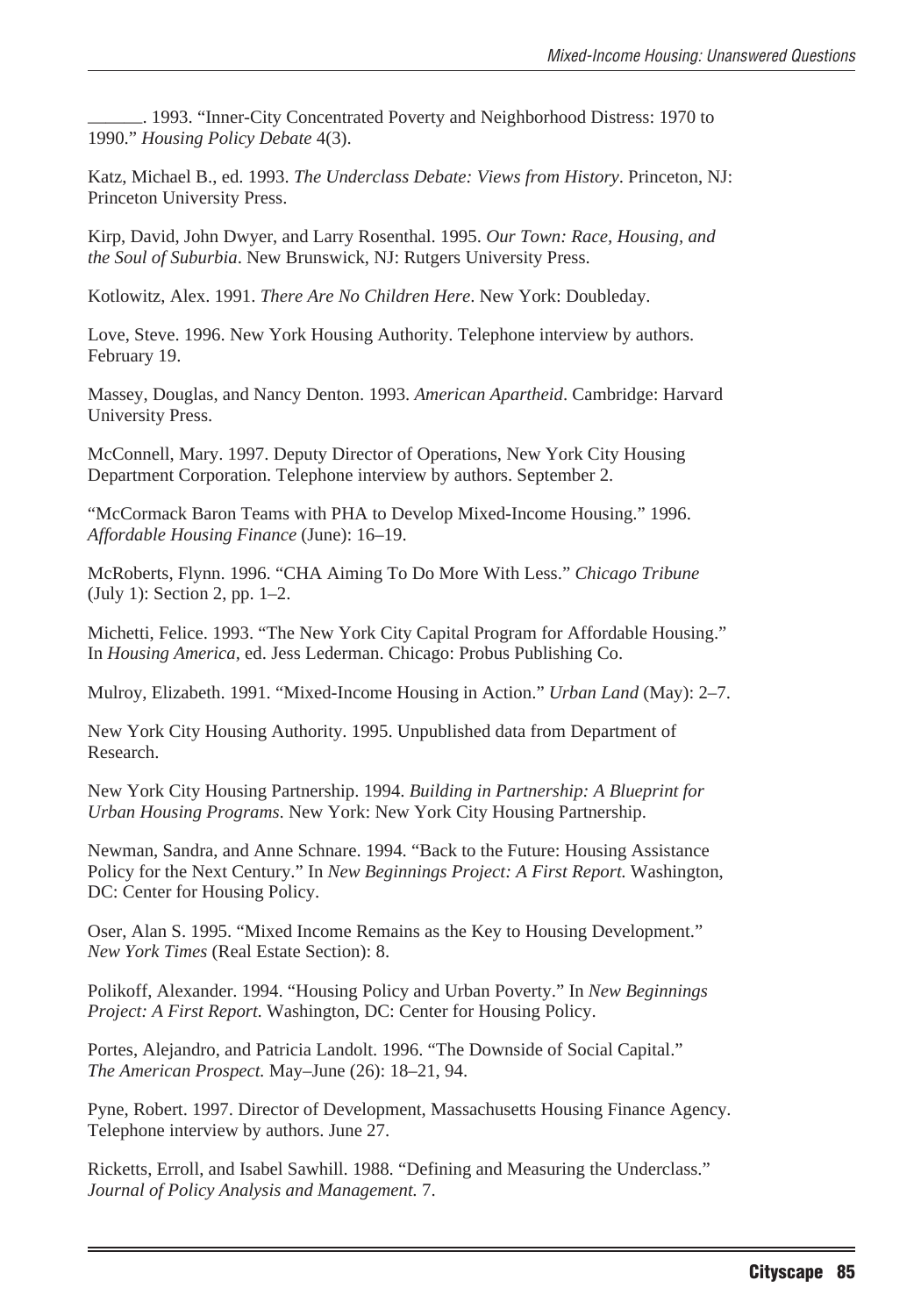Roberts, Flynn, and Janita Poe. 1996. "The Mission Incomplete." *Chicago Tribune*. May 26: 1, 8–9.

Roisman, Florence. 1995. "Intentional Discrimination and Segregation by the Federal Government as Principal Cause of Concentrated Poverty: A Response to Schill and Wachter." *University of Pennsylvania Law Review* 143(5): 1351–1378.

Rosenbaum, James. 1994. "Changing the Geography of Opportunity by Expanding Residential Choice: Lessons from the Gautreaux Program." Paper presented at Fannie Mae Annual Housing Conference, Washington, DC.

Rosenbaum, James, Linda Stroh, and Cathy Flynn. 1996. "Lake Parc Place: A Study of the First Four Years of a Mixed-Income Housing Program." Working Paper WP–96–7, Evanston: Center for Urban Affairs and Policy Research, Northwestern University.

Ryan, William, Allan Sloan, Mania Seferi, and Elaine Werby. 1974. *All In It Together: an Evaluation of Mixed-Income Multi-family Housing.* Boston: Massachusetts Housing Finance Agency.

Schill, Michael. 1996. "An Overview of Housing Conditions and Problems in New York City." Paper presented at conference sponsored by New York University School of Law on Housing and Community Development in the New Fiscal Environment: New Directions for New York City, March 28.

Schrader, Andrea. 1997. Assistant Vice President and Public Information Officer, New York Housing Finance Agency. Telephone interview by authors. June 27.

Schubert, Michael, and Alison Thresher. 1996. *Lessons from the Field: Three Cases Studies of Mixed-Income Housing Development.* Chicago: MacArthur Foundation.

Schwartz, Alex, and Avis Vidal. 1996. "Between a Rock and Hard Place: The Impact of Federal and State Policy Changes on Housing in New York City." Paper presented at conference on Housing and Community Development in the New Fiscal Environment: New Directions for New York City sponsored by New York University School of Law. March 28.

Settlement Housing Fund. n.d. "The Bronx Is Up and the Battery Is Up." New York: Settlement Housing Fund.

Spelman, Fran. 1996. "Reshaping Cabrini." *Chicago Sun Times* (June 28): 1–2.

Spence, Lewis. 1993. "Rethinking the Social Role of Public Housing." *Housing Policy Debate* 4(3): 355–368.

Suchman, Diane R. 1995. "Mixed Income Housing." ULI Research Working Paper 641. Washington, DC: Urban Land Institute.

Terry, Don. 1996. "Chicagoans Split on Housing Plan." *New York Times* (June 29): A1, A29.

Thompson, Phillip. 1996. "Public Housing." Paper presented at conference on Housing and Community Development in the New Fiscal Environment: New Directions for New York City sponsored by New York University School of Law. March 28.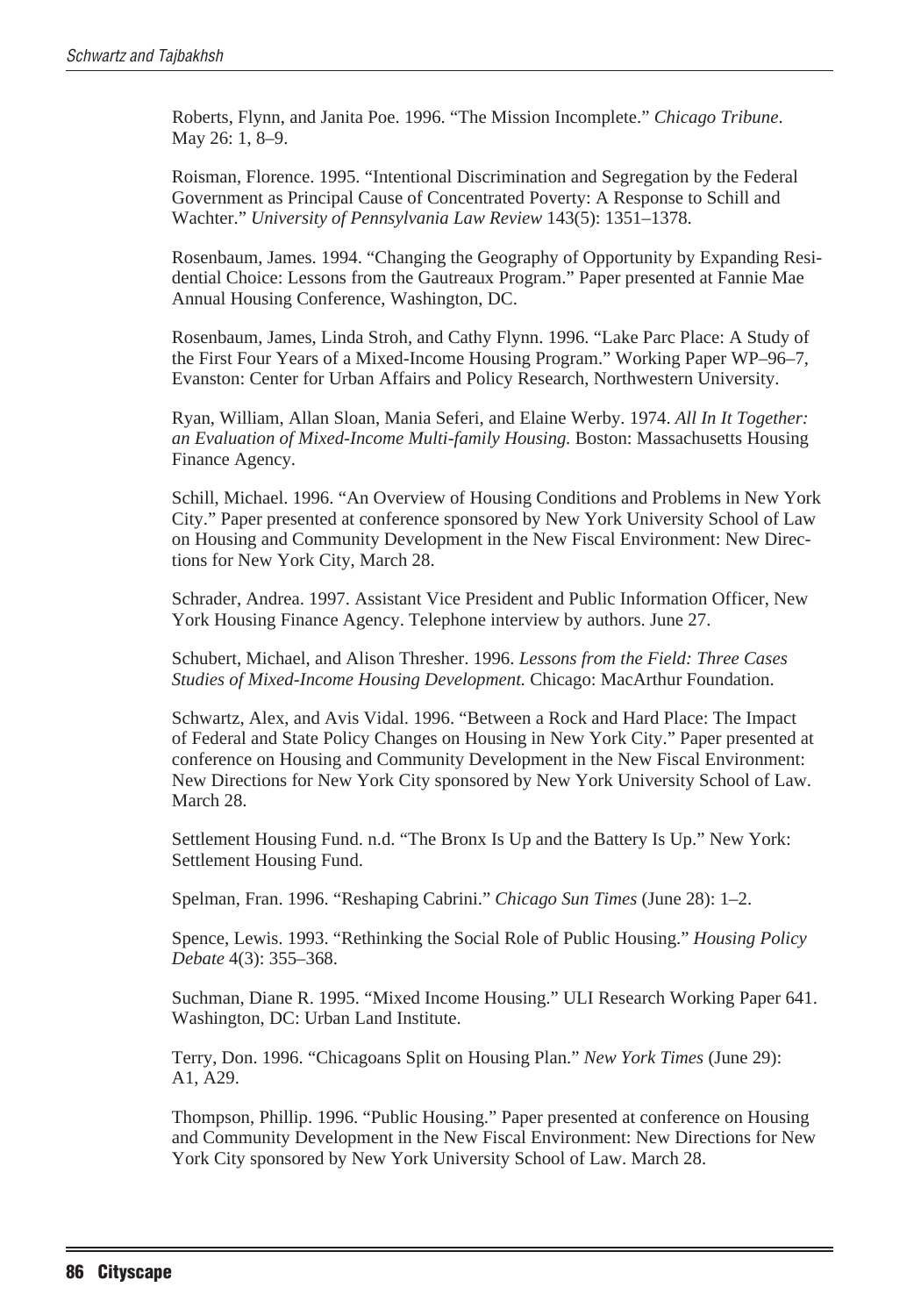Tienda, Marta, and Haya Stier. 1991. "Joblessness and Shiftlessness: Labor Force Activity in Chicago's Inner City." In *The Urban Underclass*, ed. Christopher Jencks and Paul Peterson. Washington, DC: Brookings Institution.

U.S. Department of Housing and Urban Development, Office of Policy Development and Research. 1995. "Public Housing Image Versus Facts." *U.S. Housing Market Conditions* (1st Quarter): 3–6.

Wangensteen, Betsy. 1996. "Cracks in CHA's Model Home: Mix-Up on Mixed-Income." *Crain's Chicago Business* (May 27): 4, 66.

Weinstein, Adam. 1996. Chief Operating Officer, Phipps Houses, Inc. Telephone interview by authors. June 19.

Willis, Mark A. 1987. "Housing: A City Perspective." *City Almanac* 19(4): 16–23.

Wilson, William Julius, 1987. *The Truly Disadvantaged*. Chicago, IL: University of Chicago Press.

——— .1991. "Studying Inner-City Social Dislocations." *American Sociological Review* 56(Feb.): 1–14.

# Appendix: Types and Examples of Mixed-Income Housing

This appendix presents several examples of mixed-income housing created through four different contexts: density bonuses and other land-use regulations, special public housing programs and initiatives, State and local housing programs, and nonprogrammatic mixedincome housing (private individuals and organizations building and sustaining mixedincome housing outside of any institutional framework that specifically promotes such housing).

## Density Bonuses and Other Land-Use Regulations

Several States and localities encourage private developers to produce low- and moderateincome housing by providing them with density bonuses and other land-use incentives. Density bonuses allow developers to build housing at densities that exceed prevailing zoning standards if they reserve a specified proportion of the housing for low- and/or moderate-income households.

**New Jersey.** New Jersey's Fair Housing Act of 1985 requires the State's 567 municipalities to provide a "fair share" of low- and moderate-income housing. This legislation put into statute the principle, articulated by the State Supreme Court in its two landmark Mount Laurel decisions, that municipalities are obligated to provide housing for residents of all incomes and cannot use zoning or other land-use regulations to price housing beyond the means of lower income households. The law established an administrative mechanism (Council on Affordable Housing, or COAH) that determines each municipality's minimum quota of low- and moderate-income housing and approves its plans for attaining them (Calavita et al., 1997; Kirp et al., 1995; Fitzpatrick, 1993). By 1993, 40 percent of the State's municipalities with affordable housing obligations had their housing plans approved by COAH or were under court supervision. An additional 16 percent were negotiating with COAH to have their housing plans authorized (Fitzpatrick, 1993).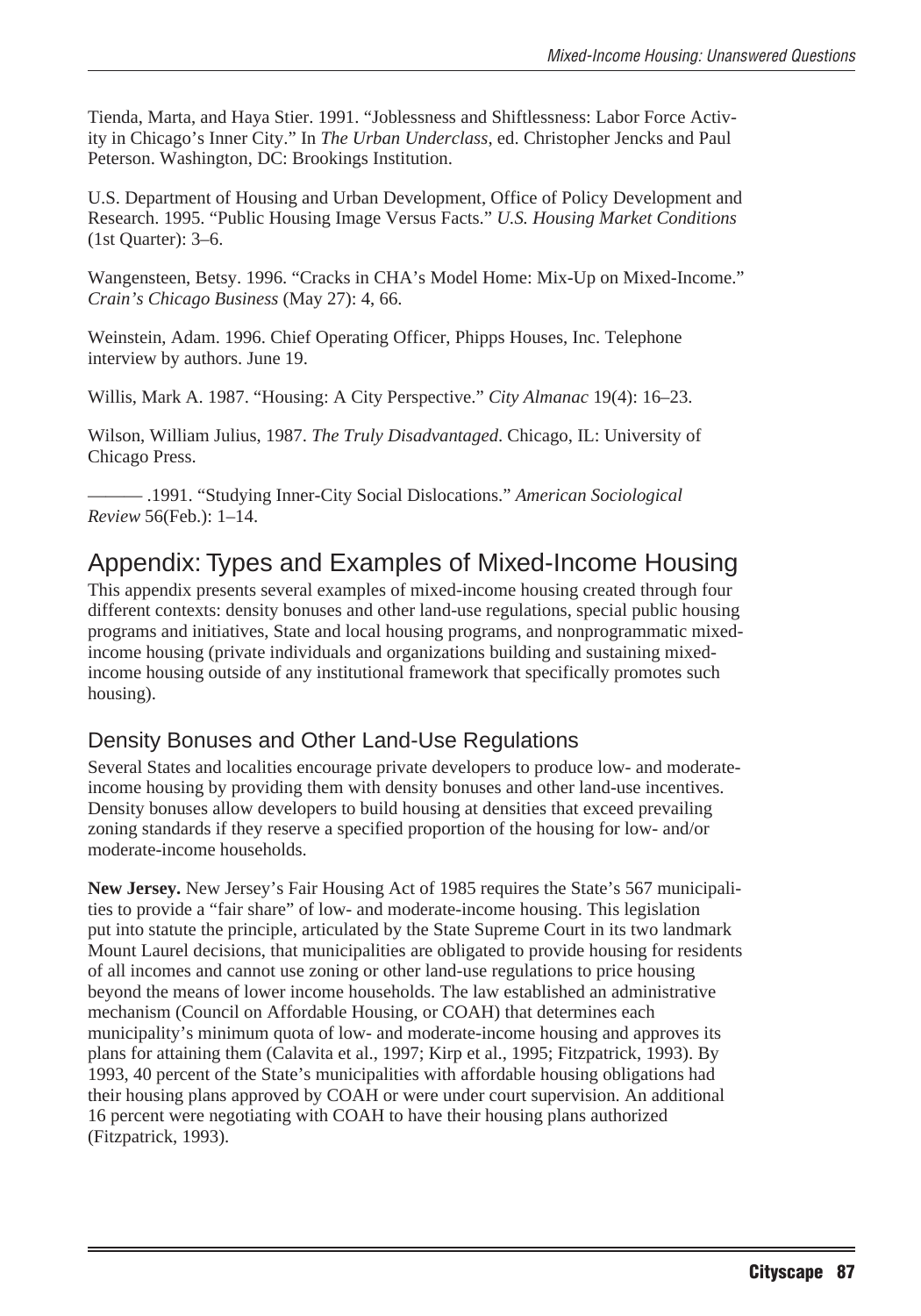Neither the Mount Laurel rulings nor the subsequent State legislation requires the creation of mixed-income housing; they require only that municipalities accommodate their "fair share" of low- and moderate-income housing. However, most municipalities use density bonuses to create this housing and, in so doing, create mixed-income housing. In exchange for density bonuses, private developers set aside 20 percent of the units for low- and moderate-income households. As of 1993, density bonuses accounted for about 45 percent of the 13,600 low- and moderate-income units built under the Fair Housing Act (Fitzpatrick, 1993:3). Other units have been developed with funding from a State housing trust fund that was established by the Fair Housing Act, as well as from Low Income Housing Tax Credits, other HUD programs, and municipal resources (Fitzpatrick, 1993). The low- and moderate-income units developed through density bonuses include both rental and owned housing in developments of varying sizes and configurations. In some cases low-income units are clustered apart from the development's market-rate units, while in others they are blended in among market-rate units (Calavita et al., 1997).

**Montgomery County, Maryland.** Montgomery County, Maryland, a suburb of Washington, D.C., has employed land-use regulations to provide mixed-income housing for more than 20 years. In 1974 the county enacted the Moderately Priced Dwelling Unit (MPDU) program, which requires that all residential developments with 50 or more units make 12.5–15 percent of the units affordable to low- and moderate-income households. It also provides a density bonus of up to 25 percent for developers that set aside more than the minimum 12.5 percent for low- and moderate-income households (Schubert and Thresher, 1996). Since its inception, MPDU has yielded more than 10,000 low- and moderateincome units (Calavita et al., 1997).

## Special Public Housing Programs and Initiatives

In the 1980s and 1990s, several public housing agencies have obtained waivers from HUD to make selected public housing projects into mixed-income developments. More recently, HUD's HOPE VI program has encouraged the redevelopment of certain distressed public housing projects for mixed-income occupancy.

**Lake Parc Place, Chicago.** As part of the National Affordable Housing Act of 1990, Congress authorized the Mixed Income New Communities Strategy (MINCS) to promote economic integration in public housing. MINCS allows one-half of the units to be occupied by very low-income and low-income working families and the other half—which can be privately developed—to be occupied by moderate- and low-income working families. The program also calls for social services to be provided for the public housing families and requires residents to conform to a set of behavioral guidelines in order to retain their apartments.

Lake Parc Place, the first development to be rebuilt under this program, consists of two buildings located on Chicago's lakefront, a few miles south of the downtown business district in one of the city's poorest neighborhoods (Rosenbaum et al., 1996). The renovated buildings contain amenities seldom found in highrise developments (Ceraso, 1995; Polikoff, 1994:121), including a day-care center, an after-school program, and a full-time janitorial and security staff. One-half of the units are reserved for low-income households whose incomes are below 50 percent of area median, with priority given to former residents of the public housing projects that were vacated for the redevelopment of Lake Parc Place. The other half are reserved for moderate-income households (those with incomes of 50–80 percent of area median) in which one adult is employed (Rosenbaum et al., 1996). However, the project has recently slipped from its target income mix of 50 percent lowincome and 50 percent moderate-income to 67 percent low-income and 33 percent moderate-income (Wangensteen, 1996).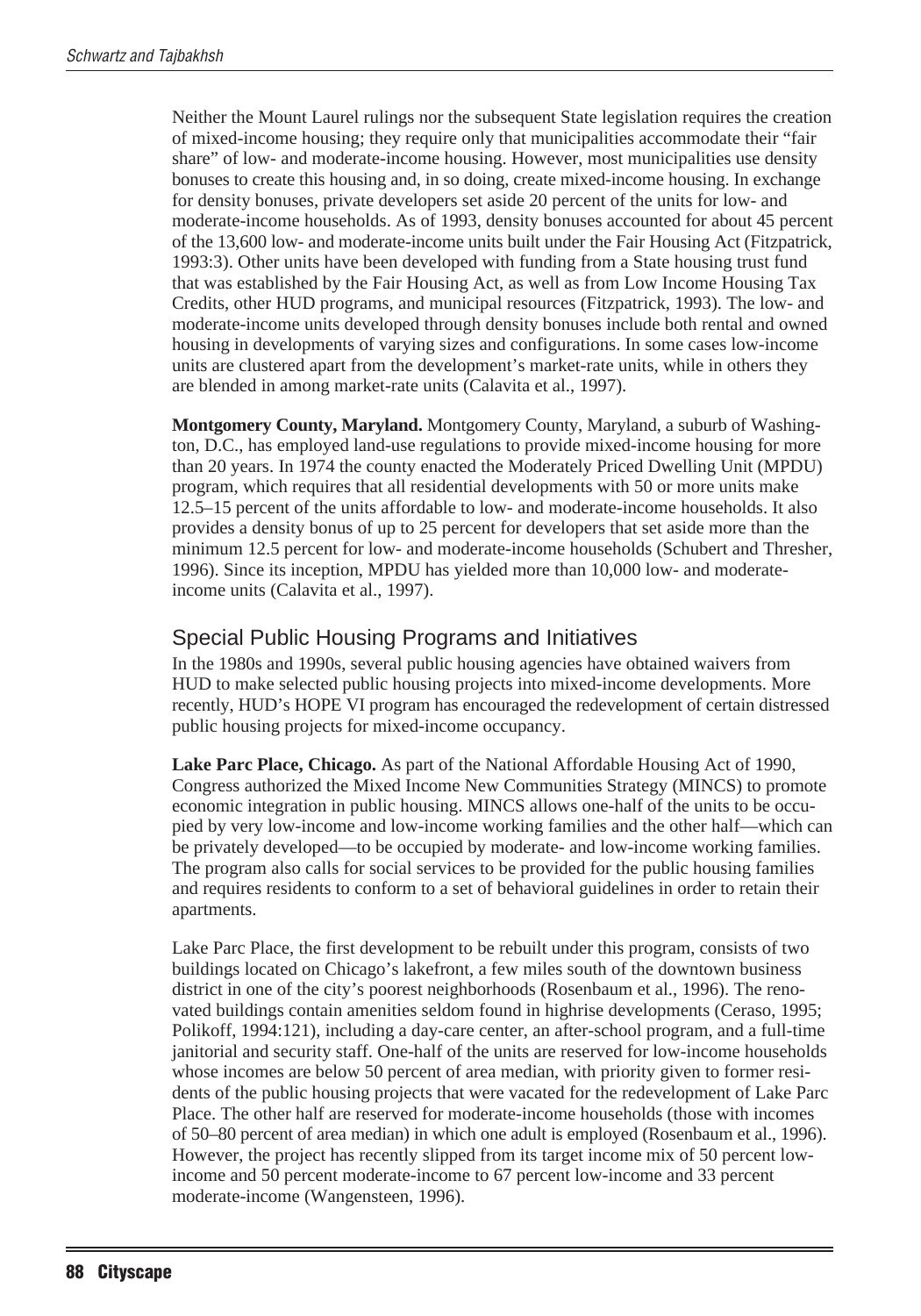**Harbor Point, Boston.** Harbor Point is a large, mixed-income development on the site of the former Columbia Point public housing project. Located on a 51-acre waterfront site on Boston's inner harbor, Columbia Point was one of the Nation's most deteriorated public housing projects. By 1979 only 349 of 1,054 units were occupied. The remaining tenants formed a task force that was instrumental in pushing the Boston Housing Authority, the Boston Redevelopment Authority, and other agencies to redevelop the site into mixedincome housing. With approval from HUD, the Boston Housing Authority eventually turned the site over to a private developer, Corcoran-Jennison, to renovate the projects into a mixed-income rental project with 1,283 units. After more than a decade of negotiation and planning, Harbor Point opened in 1991. The complex contains 11 buildings, including highrise towers, townhouses, and garden apartments. It also features a healthcare center, day-care and youth centers, recreational and sports facilities, retail stores, and 24-hour security. The development is owned by a partnership of the original tenant organization and a group of private developers, including Corcoran-Jennison (Schubert and Thresher, 1996). Just under one-third of the units (31 percent) are reserved for lowincome households that receive Section 8 or State rental subsidies. The median household income of the subsidized residents is \$10,000, compared with \$40,000 among market-rate tenants (Schubert and Thresher, 1996).

**HOPE VI.** The Federal HOPE VI program is behind most recent efforts to convert public housing into mixed-income developments. The program began in 1993 in response to a recommendation of the National Commission on Severely Distressed Public Housing. The program provides planning and implementation grants for the physical and social improvement of selected public housing projects. Eligibility is restricted to public housing authorities in the 40 largest metropolitan areas and those on HUD's troubled authority list (Abt Associates Inc., 1996b). At least 80 percent of HOPE VI grants must be used for capital costs for reconstruction, rehabilitation, replacement housing, and related expenses, and not more than 20 percent for community service programs. Since the program's inception, HUD has issued more than \$2 billion in HOPE VI grants to 52 housing authorities, including \$1.9 billion in implementation grants (Housing Research Foundation, n.d.). Housing authorities have used HOPE VI funds to renovate or redevelop public housing projects—activities that usually involve demolition of some existing units to reduce the scale and density of the development.

About one-half of all HOPE VI grants have funded proposals to transform public housing into mixed-income developments ("McCormack Baron Teams with PHA," 1996). Mixedincome HOPE VI projects vary in terms of the extent of income mixing and the representation of various income groups. In most cases the inclusion of higher income households enables the developments to secure additional sources of financing—including Low Income Housing Tax Credits and bank mortgages—that would not otherwise be available for public housing. In many cases the conversion of public housing into mixed-income developments under HOPE VI reduces the number of low-income units (although not necessarily the number of *occupied* low-income units) at the sites of the original projects. Because of the program's objective of reducing the size and density of public housing developments and the need to set aside a portion of the remaining units for higher income households, fewer units are available for low-income families. Low-income families that cannot be accommodated in the developments or do not wish to remain are usually given Section 8 subsidies for use in the private market. The displacement of low-income households is one of the few areas of controversy associated with the government's embrace of mixed-income housing (Chicago Rehab Network, n.d.).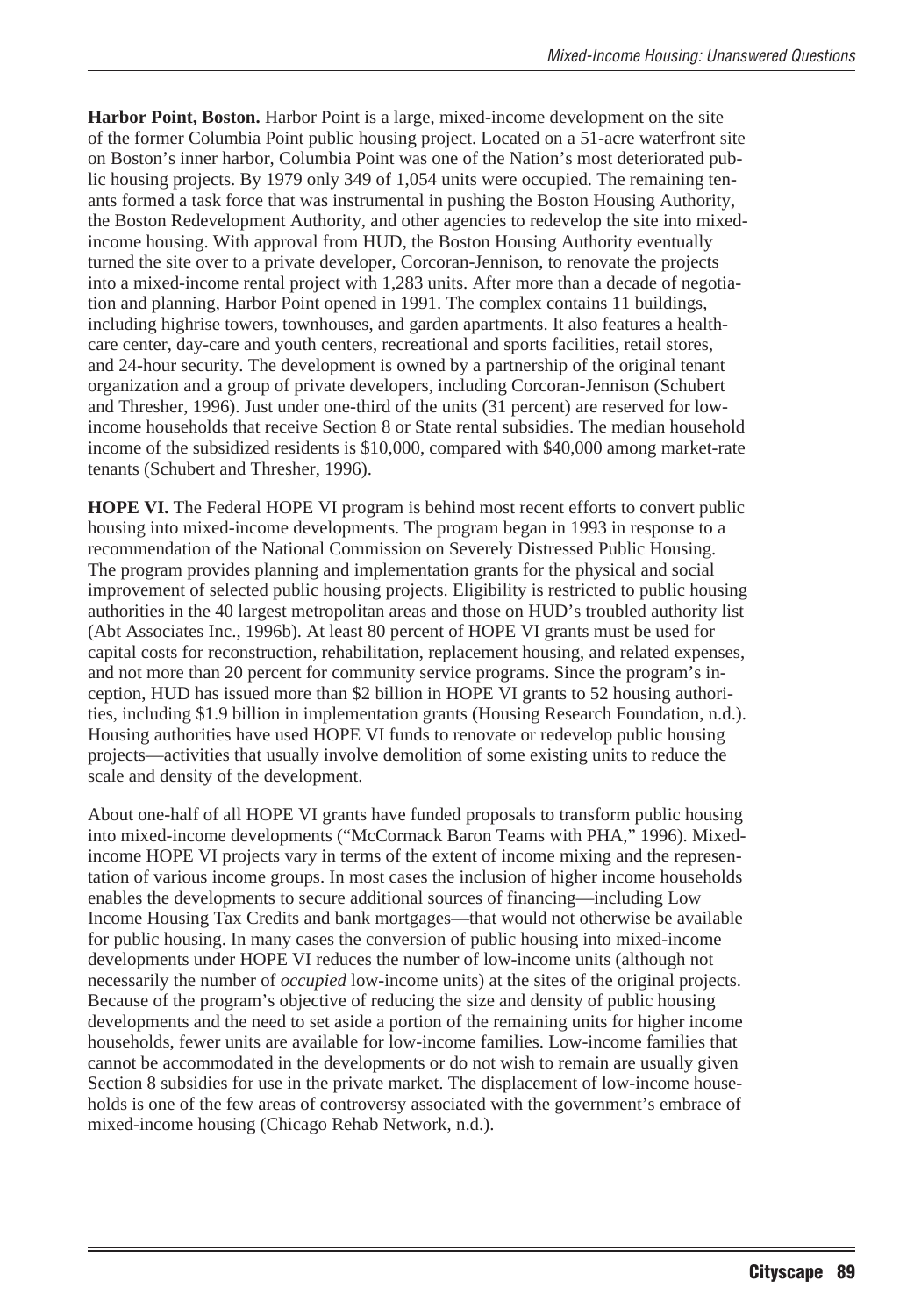## State and Local Housing Programs

Some State and local housing programs require mixed-income occupancy as a condition for funding a proposed development. State housing finance agencies and local housing departments provide low-interest loans and other subsidies for developments that include units for low- and/or moderate-income households as well as market-rate units for more affluent households.

**Massachusetts Housing Finance Agency.** MHFA was created in 1968 with the explicit goal of promoting economic integration. Since that time, the agency has financed more than 30,700 units for low-, moderate-, and higher income households in 468 housing developments throughout the State. MHFA's mixed-income portfolio now contains 141 developments with 17,039 units, which constitute 55 percent of all housing produced with agency financing. Slightly more than half (53 percent) of the mixed-income units have market-rate rents. Thirty percent are reserved for low-income households (those with incomes below 50 percent of area median) and 16 percent for moderate-income households (50–80 percent of median). Rents for low- and moderate-income households are set at 30 percent of monthly income. Since about 1990, MHFA has structured most of its mixed-income projects to be 80 percent market-rate and 20 percent low-income, using the revenue from the market-rate units to cross-subsidize the low-income units. Previously, when additional housing subsidies were available from the State government, the agency required developers to include a larger proportion of low- and moderate-income units. Throughout its history MHFA has required that households from all income groups be intermixed in the developments it finances and that units occupied by differing income groups be of equal quality (Pyne, 1997).

**New York State's 80–20 Program.** The New York State Housing Finance Agency and the New York City Housing Development Corporation issue tax-exempt bonds for housing that reserve 20 percent of the units for low-income households with incomes below 50 percent of area median. Since the program's inception in 1985, 25 developments with a total of 9,291 units have been completed (through June 1997), providing 1,858 low-income units. Because of New York City's prolonged real estate slump in the late 1980s and early 1990s, the 80–20 program did not become fully active until the mid-1990s. In the 18 months between January 1995 and June 1997, the State housing finance agency closed more 80–20 mortgages than it had in the previous 12 years. It now has a pipeline of more than \$1 billion in 80–20 proposals (Schrader, 1997; McConnell, 1997). In New York City, projects benefiting from tax-exempt financing usually receive property tax abatements under a program (421A) requiring that at least 20 percent of the units be reserved for lower income households (Hevesi, 1997). The 80–20 program typically finances buildings in high-income areas, especially Manhattan, where market-rate units can generate sufficient revenue to cross-subsidize the lower income units. For example, a 180-unit apartment building completed in 1996 on Manhattan's Upper East Side charges market-rate rents of \$2,400–\$5,900 a month for one- to three-bedroom units and \$428– \$590 a month for lower income units (Garbarine, 1996).

**New York City's Vacant Cluster Program.** New York City has established several programs that fund the development of mixed-income housing. A prime example is the Vacant Cluster program. The city's Department of Housing Preservation and Development financed the gut rehabilitation of large assemblages of vacant, tax-foreclosed buildings in several low-income neighborhoods of the Bronx and Manhattan.<sup>1</sup> The program developed six projects containing a total of more than 2,000 units.<sup>2</sup> Thirty percent of the units in each Vacant Cluster development are occupied by formerly homeless or doubledup households, to most of which the city provides Section 8 vouchers. Another 45 percent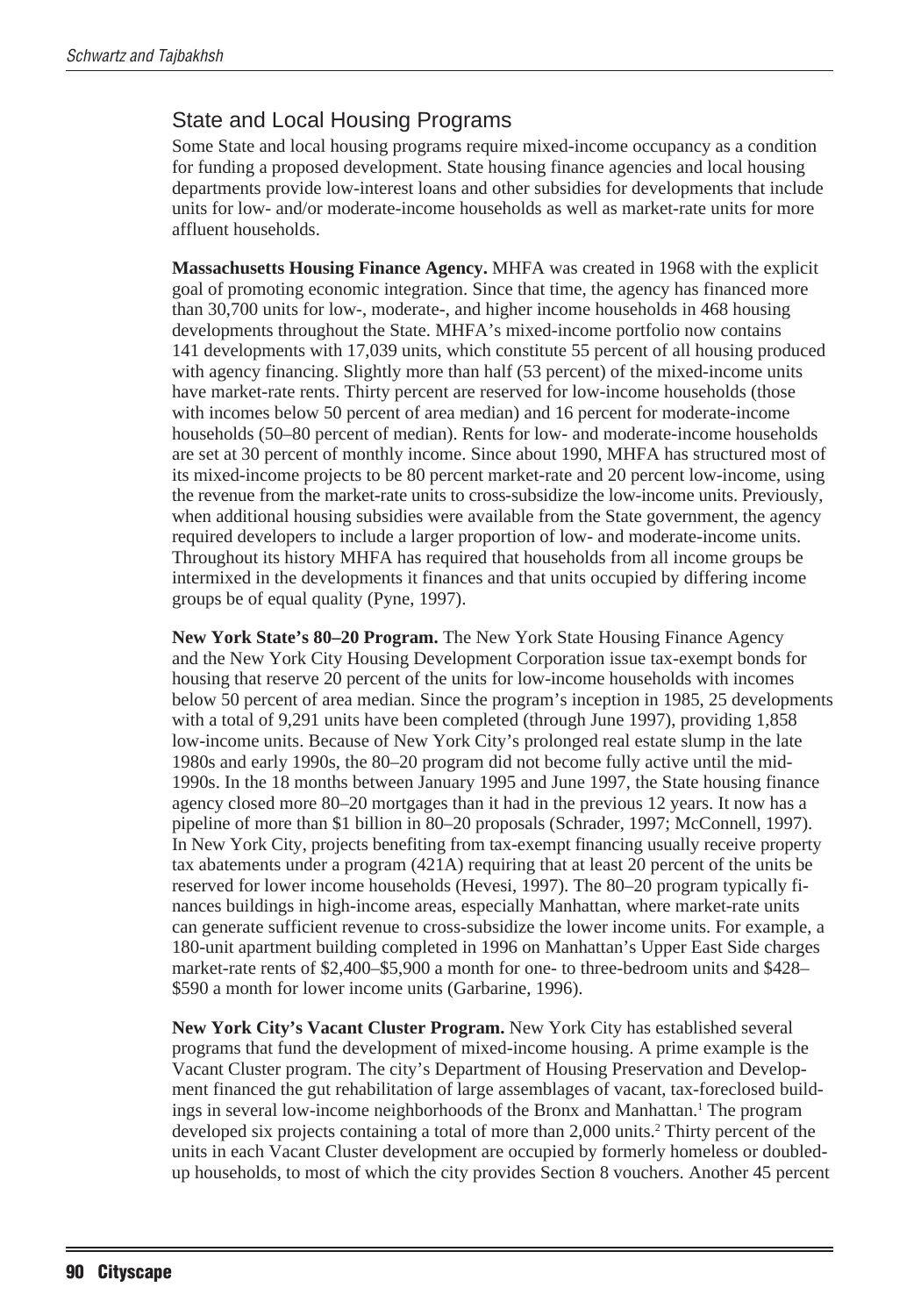of the units are occupied by low-income households with incomes not exceeding 50 percent of the area's median. The remaining 25 percent are assigned to moderate-income households (50–80 percent of median). By design, the program mixes households from each group together. Each development, building, and floor houses tenants from every income group. To ensure that the developments retain their mixed-income occupancy, each unit is designated for a specific income category. Vacant Cluster developments are owned by nonprofit housing groups, which are responsible for the management and maintenance of the developments and provide residents with a variety of social services.3

#### Nonprogrammatic Mixed-Income Housing

Not all mixed-income housing originates with government programs designed to encourage this type of housing. Some of it results from the desire of individuals and agencies to create mixed-income housing. For example, a few private developers have drawn on local tax abatements, tax-increment financing, Federal block grants (HOME and/or CDBG), and the Low Income Housing Tax Credit to help finance mixed-income developments (Suchman, 1995). None of these funding sources explicitly favors mixed-income housing. For example, about 98 percent of all housing units in projects financed with tax credits are restricted to households with incomes below 50–60 percent of area median (Abt Associates Inc., 1996a). Additionally, some public housing managers, as the following example illustrates, have created and sustained mixed-income developments in a program that is famous for housing the poorest families.

**New York City Public Housing.** Although not explicitly a mixed-income housing initiative, New York City's public housing is probably the Nation's largest example of such an effort. Besides being by far the largest public housing agency—accounting for 10 percent of all public housing units—the New York City Housing Authority (NYCHA) has long enjoyed a reputation for excellent management and maintenance (Thompson, 1996). It also has long made a priority of including among the residents of its housing projects a large proportion of working households. More than any other public housing agency, it has resisted Federal pressure to limit tenant selection to extremely poor households, whose members are seldom in the labor force. As a result, public housing residents in New York City have a lower poverty rate and a higher rate of labor force participation than their counterparts in the Nation as a whole. For example, 30 percent of families in New York City's public housing receive public assistance, compared with more than 44 percent throughout the United States. Conversely, about 30 percent of New York City's households in public housing receive income from wages or salaries, compared with 21 percent nationally (U.S. Department of Housing and Urban Development, 1995).

Even though it continues to have a higher proportion of working (and thus moderate- and middle-income) residents than other public housing systems, New York's public housing population has become poorer since the 1980s. Partly because of Federal preferences and partly because of pressure from the city government to place homeless families in public housing (Thompson, 1996), the proportion of working households in New York's public housing has dropped from 49 percent in 1983 to about 30 percent in 1996 (Love, 1996). Moreover, fewer than 8 percent of the 135,000 households on the waiting list for public housing in early 1996 had a member who worked (Love, 1996). If these trends continue, the waiting list could be depleted of working households within a year or two, and New York's public housing will lose its mixed-income character and become more like that of the Nation as a whole (New York City Housing Authority, 1995; U.S. Department of Housing and Urban Development, 1995). Because of this threat, NYCHA has recently announced a change in its admission standards that will emphasize working families (Ceraso, 1995).